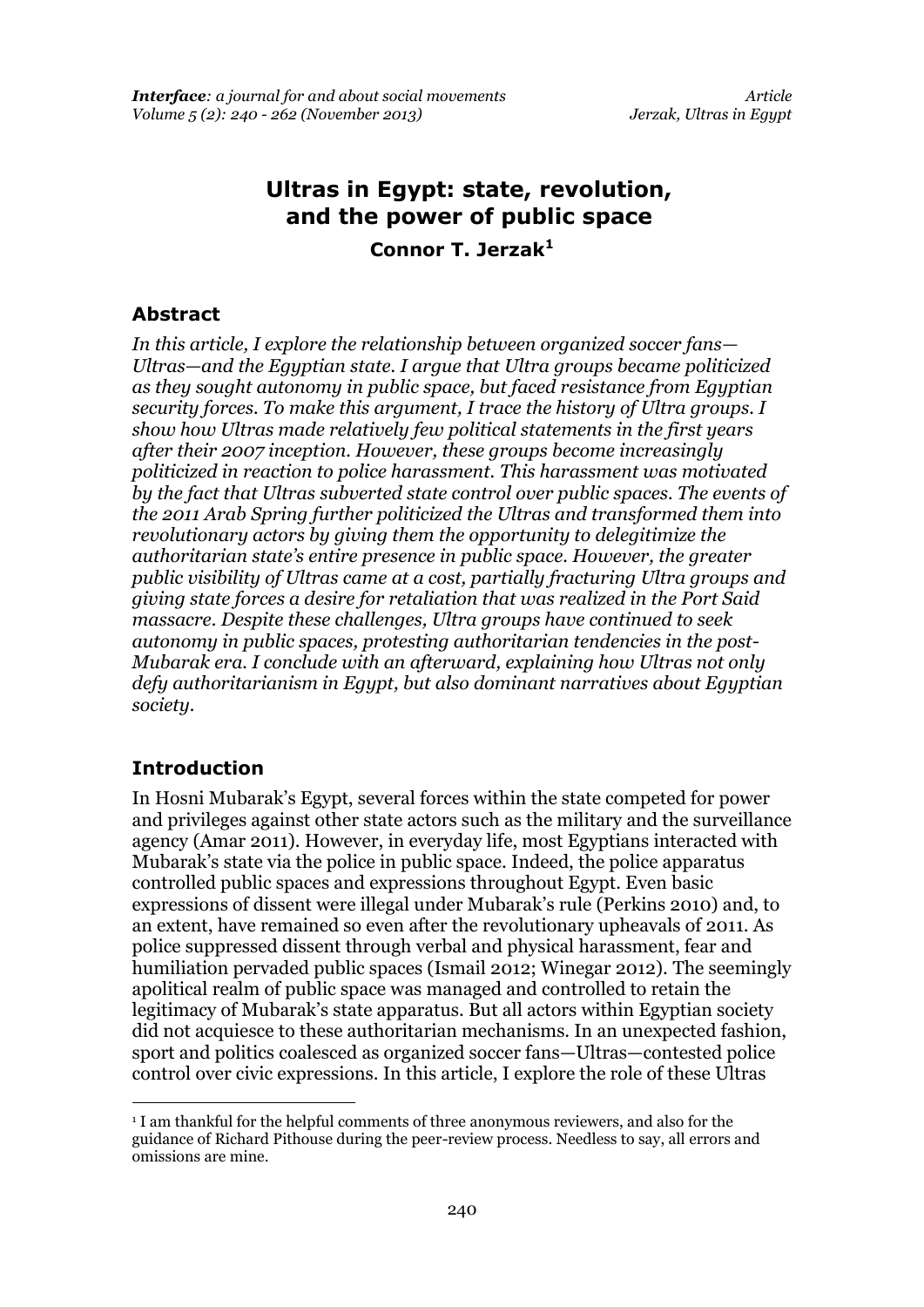before, during, and after the Egyptian Revolution of 2011, with a particular focus on their relation to the state via public space.

I argue that Ultra groups became increasingly politicized as they sought autonomy and visibility in public space, but faced opposition to this autonomy from state mechanisms both during and after Mubarak's regime. Before the Egyptian Revolution, Ultra members made relatively few political statements. However, these groups became politicized through confrontations with the police, the state's chief representatives in the public arena. The Egyptian Revolution deepened Ultras' political involvement, giving these groups the ambition and opportunity to confront the authoritarian state's entire presence in the public sphere. In the post-revolutionary context, many Ultra members continued to seek civic autonomy by opposing the authoritarian tendencies of the Supreme Council of Armed Forces (SCAF) and President Mohamed Morsi. However, Ultra groups have had difficulty maintaining unity in this context due to their growing popularity and controversies surrounding the Port Said massacre. In the end, Egypt's Ultras defy dominant narratives implied by both the Western media and Egyptian leaders. They therefore enable us, as observers, to perceive the rich possibilities and unexpected political subjectivities that can emerge in democratic movements.

## **Ultras under Mubarak**

Soccer has a long history in Egypt, having first appeared in 1882 when British soldiers organized matches with their Egyptian counterparts ("History of the Egyptian football game," n.d.). However, Ultra groups emerged very recently in the country. Even though most Ultras in Egypt were not explicitly political in the 2000s, they became politicized to the extent that they sought social autonomy, but experienced pushback from Mubarak and police forces. Ultras challenged these authoritarian mechanisms while sharing an ethos of resistance and cultivating a strong sense of collectivity.

The Egyptian Ultras movement began in 2005. It stated via the Internet, as a network of soccer fan forums (Shawky 2012). Leaders converted these virtual groups into full-fledged Ultra organizations in 2007, inspired by the Ultra clubs of Italy. However, the political tendencies of the two movements vary considerably because Italian Ultras generally have rightist tendencies whereas Egyptian Ultras have anti-authoritarian leanings (Dunmore 2007). Indeed, Egypt's Ultras do not conform to sporting culture around the world, which is generally either apolitical or conservative (Mustafa 2013). Notwithstanding these differences, European and Egyptian Ultras share an ethos of intentional commitment directed towards their respective clubs. Ultras from both regions also exert a powerful physical presence at matches, an enthusiasm that sometimes spills over into small-scale brawls between rival fans (Kuhn 2011).

Ultras Ahlawy and Ultras White Knights were among the first Ultra groups in Egypt and later become the two largest and most visible Ultra organizations (Dunmore 2007; Mazhar 2009). Soccer enthusiasts founded Ultras Ahlawy to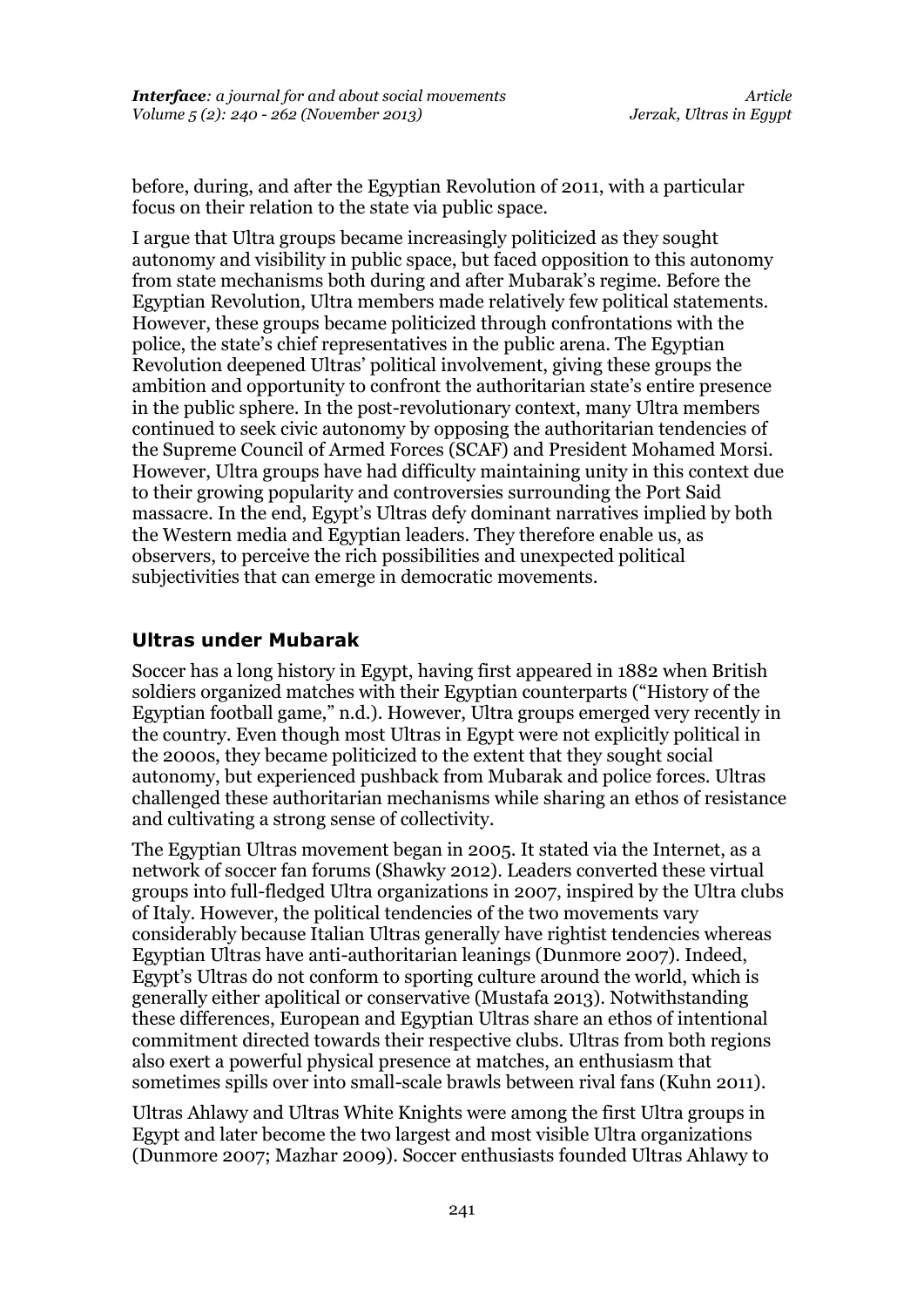support Cairo-based Club Ah-Ahly, while other fans formed Ultras White Knights to support Giza-based Club Zamalek, the second most successful Egyptian team after Club Ah-Ahly. Historically, Club Ah-Ahly and Club Zamalek have had a heated rivalry, a friction that still endures between Ultras White Knights and Ultras Ahlawy. This rivalry demonstrates how Ultras support different teams and, as a result, do not comprise a homogenous group. Indeed, from their 2007 inception onwards, Ultras occasionally engaged in fistfights with rival Ultras over game results, fomenting early hostilities between groups (Dorsey 2008).

Despite divisions and rivalries between Ultras, these groups nevertheless have similar attitudes, tactics, and motivations. For example, Ultra leaders founded their organizations in reaction against the perceived feebleness of other fan clubs. According to these founders, other fan clubs were more concerned about gaining prestige from talking with players or the media than supporting their teams (Dorsey 2008). In turn, Ultra leaders hoped to avoid the alleged vanity of these fan clubs by cultivating selflessness and group enthusiasm among Ultras (Dorsey 2008). In addition, Ultra founders and members also resented the commercialization of soccer, which, according to them, betrayed average fans and the original spirit of soccer (Dunmore 2007). Consequently, an early tension emerged between Ultra groups and the management of their respective clubs. For example, Club Ah-Ahly has retained a distance towards Ultras Ahlawy, refusing Ultra requests to use Cairo International Stadium to prepare for choreography displays (Dunmore 2007). And, just as clubs can be suspicious of Ultra groups, Ultras remain distrustful of club management: Ultra groups have regularly opposed increases in ticket prices and the monopolization of soccer broadcasts (Colla, Gumbiner, and Abouali 2012; Mazhar 2009). In this way, Ultra members resent the commercialization of profit-seeking soccer clubs even as they simultaneously remain committed to an idealized identity of their teams. Ultras thus share a sense of intentional commitment to team identity that is defined in opposition to profit-seeking clubs and less committed fans.

While Ultras oppose soccer commercialization and the perceived laxness of other fans, team pride unites members from diverse backgrounds, transcending (but not always excluding) ethnicity, religion, and regional identity. Mohamed Gamal Beshir (2012), an expert on the Egyptian Ultras and himself a (covert) Ultra leader, describes how Ultras instill such pride in young men. Poetically, he writes how

Your eyes cannot miss an ultra, whether inside or outside the stadium. By nature, he is proud, aware of his importance among the rest of his people who respect him for his capabilities. He walks with his head up high…doesn't talk much…and he never befriends fans of other football teams. (quoted in Shawky 2012)

In this passage, Beshir depicts how Ultra members gain pride from discipline, team commitment, and the collective nature of their Ultra groups. As we will later see, this collective pride, in the context of Mubarak's authoritarianism,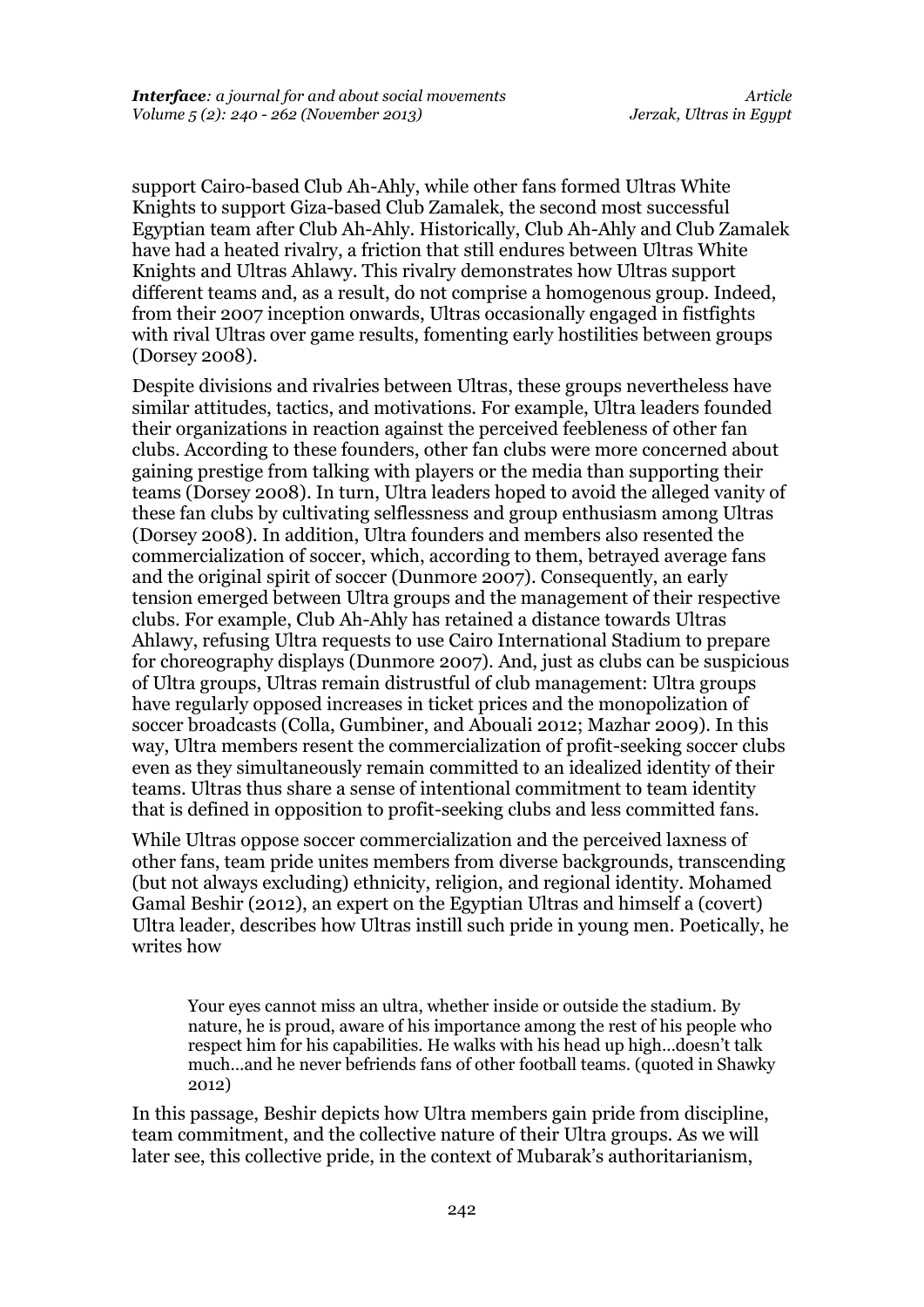forged a subversive form of political agency and subjectivity that disturbed state control over public space.

While the collective pride of Ultra groups is evident, the class character of Ultras remains a more complex issue. Indeed, arriving at definitive conclusions regarding Ultras' class character is particularly difficult given the secrecy of Ultra groups. Nevertheless, some trends are discernable. For example, commentators such as Rabab El-Mahdi (2012) downplay class distinctions within Ultras groups, claiming that they are often cross-class organizations. For El-Mahdi, these organizations unify the educated and illiterate, the rich and poor, arguing that no single class or educational trait unifies Ultra members. While El-Mahdi is right to claim that no single characteristic unites all members, Ultra groups may reflect some class divisions. For example, according to Amr Kamal, an Egyptian sports critic, Ultra leaders generally tend to be well educated and come from upper middle class families (Mazhar 2009). These leaders are familiar with Ultra groups in Europe and have modeled Egyptian Ultras from these groups. Broadly speaking, then, Ultra groups contain members from diverse socioeconomic backgrounds, but leaders tend to be better-educated than other members.

Although these class distinctions sometimes exist, they do not generally influence the central attitudes of Ultra groups, which consistently cultivate a class-conscious ethos of resistance. For instance, Ultras occupy the seats directly behind the goalkeeper—the cheapest tickets available—to enable the widest attendance possible (Solayman 2012). Moreover, as one Ahlawy leader known as Assad stated in an interview,

Soccer is bigger than politics. It's about escapism. The average Ahly fan is a guy who lives in a one bedroom flat with his wife, mother-in-law, and five kids. He is paid minimum wage and his life sucks. The only good thing about his life is that for two hours on a Friday he goes to the stadium and watches Ahly. People suffer, but when Ahly wins they smile. (Dorsey 2012a)

Here, the working class dimension of soccer enthusiasm is apparent: Ultra groups bring together young and sometimes underprivileged men into disciplined organizations, giving these youths an opportunity to form community ties through soccer. These ties are further strengthened by police harassment (Tarek 2012), which bonds Ultra members by reinforcing their ethos of collective resistance. In this way, class differences between members do not seem to fragment Ultras' central attitudes: Ultras consistently embody an ethos of resistance even though these organizations include members from diverse educational and socioeconomic backgrounds.

Although Ultra groups have a consistent set of central attitudes, individual fans may perceive their Ultra membership in various ways. For example, some members define their participations with reference to anarchism, claiming that they joined Ultra groups to become involved in clashes with police. On the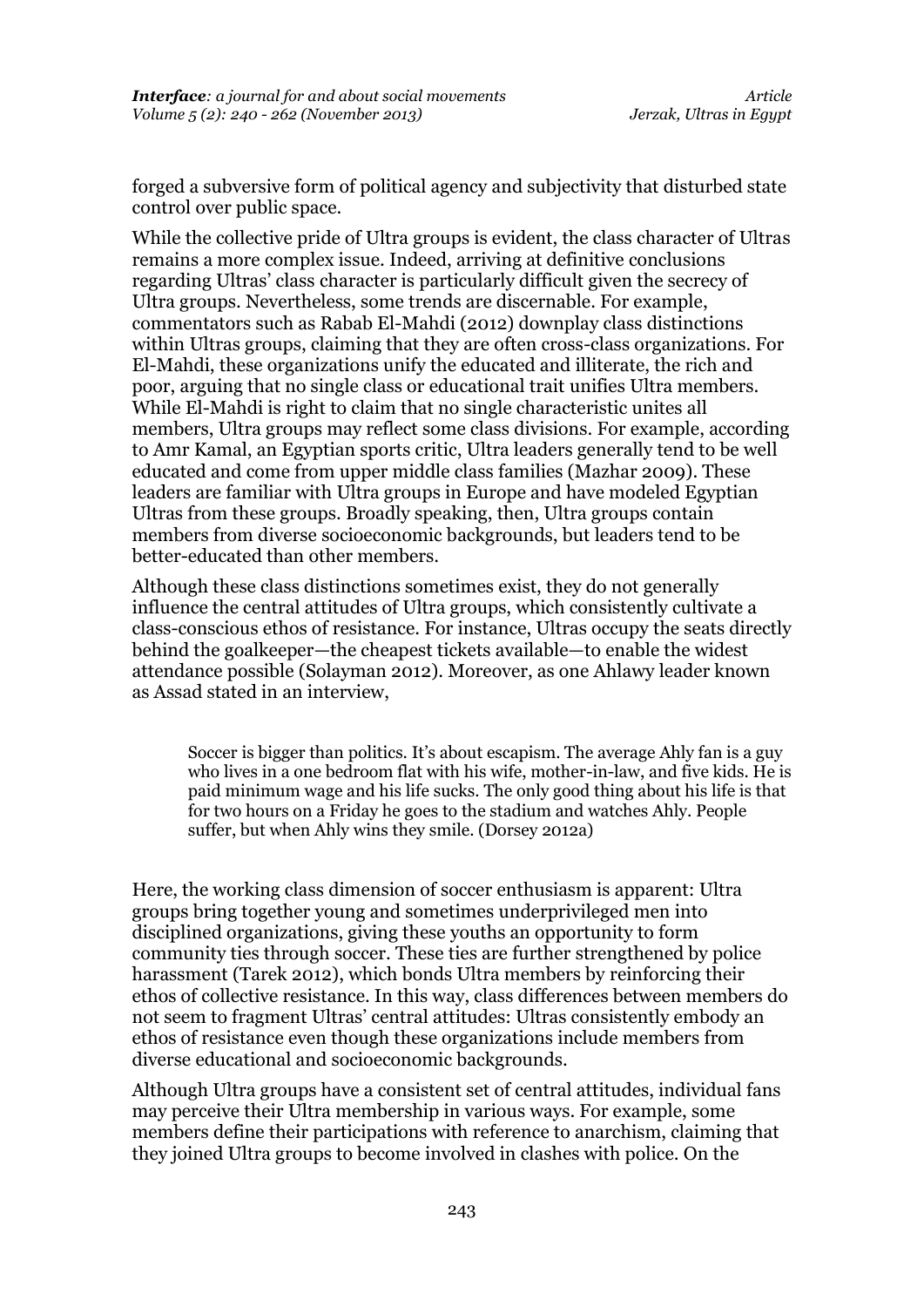whole, these members may tend to be better-educated and are familiar with European anarchists (Lindsey 2011). In contrast, other members cite soccer as the primary reason they joined Ultra groups (Tarek 2012). However, because team affinity unites Ultra members across ideological lines, these tendencies are two among many. Indeed, team pride limits the influence of any one ideology and supports the unity of Ultra groups despite members' socioeconomic, educational, and ideological differences. Also, as one Ultra member stated,

There are no leaders among us — but there are organizational individuals who manage meetings and help guide the younger members. There is no hierarchy organizers within the group are simply people with wisdom; as long as you have expertise in something, or a realistic idea, and, most importantly, a strong sense of humanity. (El-Nabawi 2012)

Accordingly, Ultra leaders advocate for horizontal structures that further limit the influence of any single ideology, balancing groups' central attitudes and members' diverse beliefs. In practice, Ultras groups are not perfectly horizontal, but combine elements of centralized and decentralized leadership. For instance, Ultra groups have centralized leadership committees that coordinate with regional subgroups through meetings with local representatives (Mustafa 2013). Indeed, it is easy to underestimate the sophistication of Ultras' organizational structures because members remain secretive. However, despite this qualification, Ultras' quasi-horizontal structures do help reinforce group attitudes and soften divisive issues among members with diverse ideological leanings.

Because Ultra groups united enthusiastic members, they quickly gained influence in the world of Egyptian soccer. For example, Ultras Ahlawy had only about 55 members during its first year, but the group prided itself on its selectivity and the large effects it could make with small numbers (Dunmore 2007). To generate large effects, Ultras Ahlawy members performed choreographed dances in stadiums during games, recited chants, and displayed tifos (banners). These tifos were large—50 by 30 feet—and often contained inspirational messages (Dunmore 2007). Tifos later commemorated Ultra members who died in clashes with police and indirectly carried political messages such as "We Are Egypt" (Dunmore 2007). Taken together, these various tactics gave Ultra groups a powerful physical presence in stadiums and public squares across Egypt, since, as mentioned above, some Ultra organizations have braches situated in cities spread throughout the country (Mustafa 2013). Ultras' organizational structures helped Ultras create such effects by giving eager members opportunities to organize events under the coordination of centralized leaders.

Although Ultras focused on coordinating fan spectacles prior to 2011, some members occasionally made statements on political issues. For instance, several White Knight members made controversial remarks about Palestine, the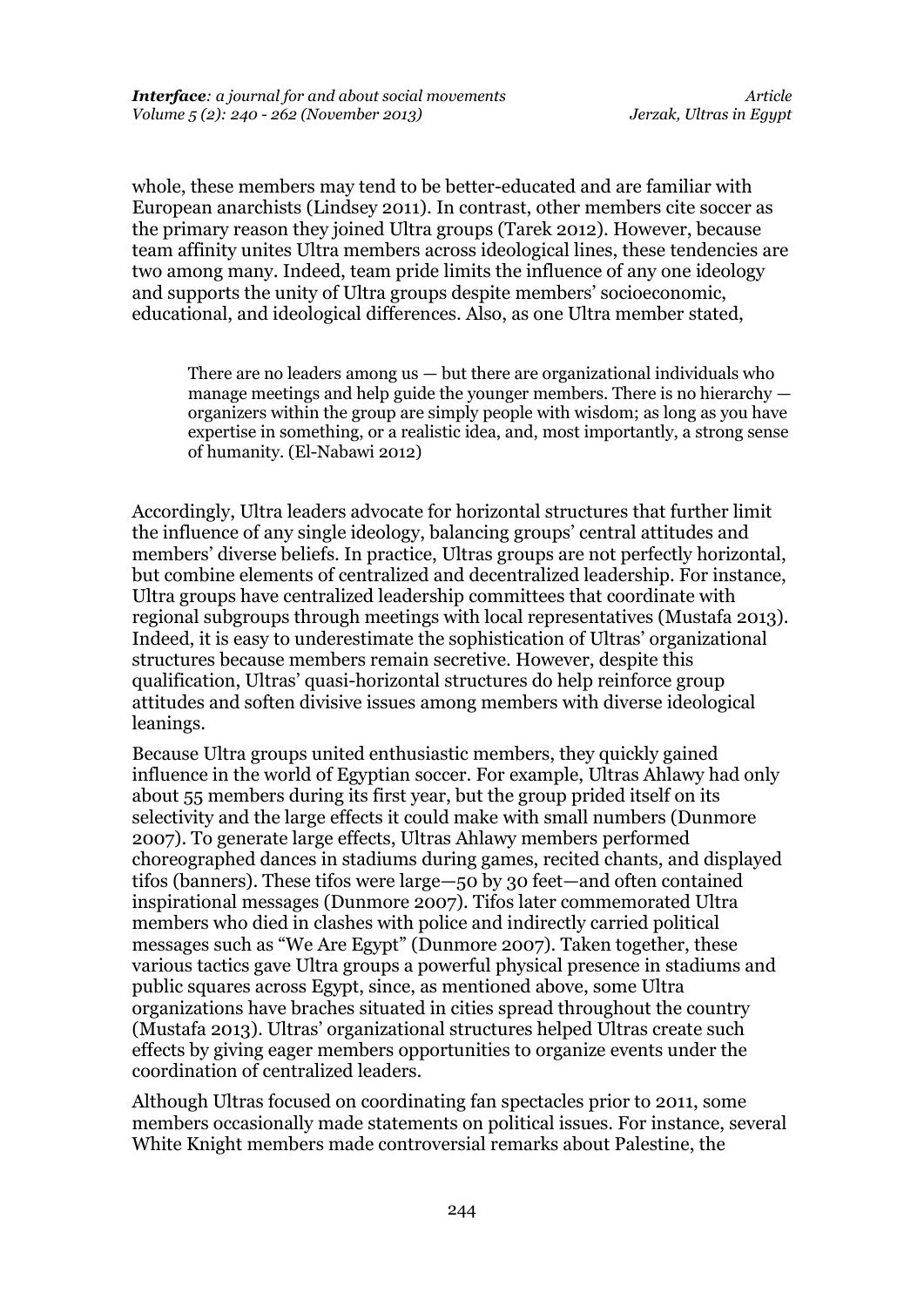Egyptian state, and the stagnant economy prior to the Revolution, leading to several arrests (Totah 2012). Also, a 2009 soccer riot foreshadowed Ultras' later politicization in the Egyptian Revolution. In this incident, Egyptian soccer fans attacked the Algerian national team bus and the Algerian embassy. While it is unclear how many Ultra members participated in this riot, the police confrontations prefigured those of the Egyptian Revolution. Media analysts reported that the violence, although tied to a soccer rivalry, stemmed in part from resentment against political repression and high levels of unemployment (Montague 2012a). Still, it is important to avoid overemphasizing the political involvement of Ultra members in the years prior to the Egyptian Revolution. Indeed, Ultra members who made political statements prior to 2011 did so largely as individuals, not as group representatives.

Furthermore, during this tenure, Mubarak attempted to manipulate soccer enthusiasm to legitimize his regime, complicating the political dimension of Ultra organizations. Indeed, Mubarak used soccer spectacles to appeal to Egyptians and divert attention from his regime's negative effects (Panja and El-Tablawy 2012). He also often met with players of the Egyptian National Team and made congratulatory remarks after notable matches ("Mubarak receives," 2010). And, in 2006, Mubarak's son, Gamal, even talked at the National Democratic Party (NDP) Conference about promoting Egyptian soccer (Slackman and El-Naggar, 2006). These actions show how Mubarak sought to distract young men from political issues by focusing their attention on soccer.

However, even though Ultras made relatively few political statements prior to 2011 and Mubarak attempted to manipulate soccer enthusiasm, the social character of Ultra organizations made them, in a way, inherently political. That is, Ultras remained autonomous organizations, creating politically charged graffiti and planning independent choreographies, performances, and demonstrations. In these acts, Ultras asserted group autonomy in public space, a fact that challenged the control of the state in these spaces.

By seeking autonomy in public spaces and stadiums, Ultra members reacted against the fear and humiliation that characterized everyday life under Mubarak. As Ismail (2012) has noted, in Egypt's authoritarian context, the police disciplined citizens in public space through extensive surveillance, physical intimidation, and degrading verbal abuse. Thus, according to Ismail, ordinary Egyptians felt humiliation in everyday encounters with the police, which, for them, came to represent the repressive state. However, by asserting autonomy and group pride, Ultra organizations interrupted this pattern of humiliation. As one Ultra explained, "The whole concept of any independent organization didn't exist, not unions, not political parties [*sic*]. Then we started to organize football ultras…to them [the police] it was the youth, in big numbers—very smart people—who could mobilize themselves quickly" (Montague 2012c). To give Ultras such autonomy against Mubarak's state, these groups relied on self-funding. For example, Ultra groups have designed t-shirts, mugs, flags, medals, and others products to raise money and eliminate the need for powerful state patrons (but, in the process, contributing to the very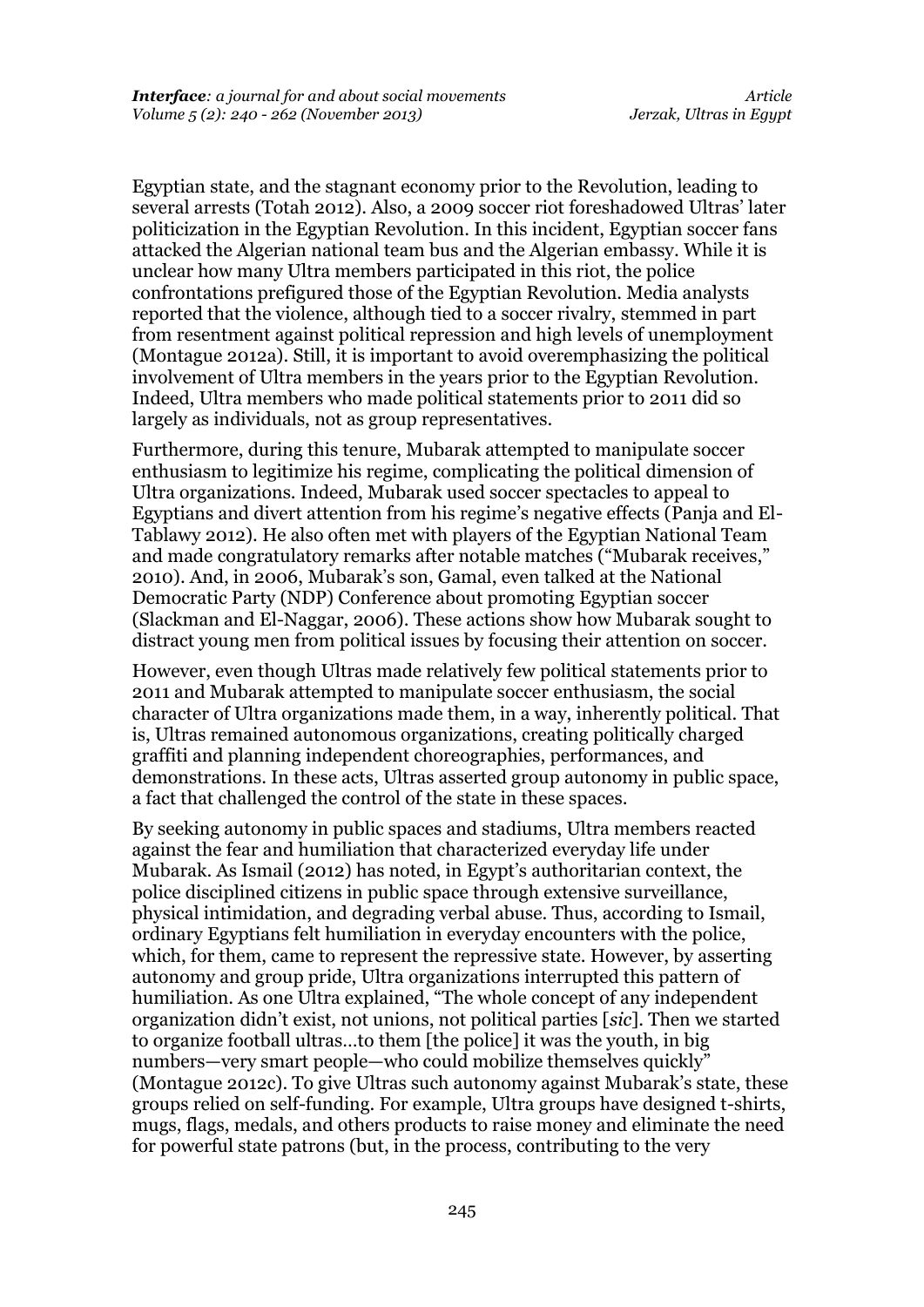commercialization that these groups have, at times, resented; Solayman 2012). In general, then, Ultra members made relatively few political statements prior to 2011, but these organizations became subversive insofar they sought social autonomy and rejected the culture of humiliation that characterized the public sphere under Mubarak. In this way, Ultras "politics of fun" subverted Mubarak's state and its police apparatus (El-Sherif 2012).

Because Ultras asserted autonomy in public stadiums and squares, state forces reacted violently against these groups in an effort to limit their visibility and notoriety. Indeed, police forces confronted Ultra organizations even when these groups were young and relatively marginal (Dunmore 2007) because they nevertheless threatened the control of the police in civic space. As Ultras gained popularity, police repression further increased. For example, starting in 2008 and increasing in 2009, police began confiscating Ultra banners, megaphones, and flares at stadium entrances (which some Ultra members would smuggle in anyway; Mazhar 2009). The police also began arresting Ultra members the day before or after notable matches (Mazhar 2009). When Ultra members did voice clear political positions, police forces quickly suppressed them, illustrating how Ultras' visibility in the public sphere made state forces especially sensitive to their political remarks. For example, after White Knight members demonstrated in memory of the second Palestinian Intifada, police arrested these members and held them for several days (El-Wardani 2011). Contrary to police intentions, however, this intensifying harassment further politicized Ultras organizations, which began to identity resistance against the police as a key component of Ultra character. Indeed, police aggravation unified Ultras under the collective slogan, "A.C.A.B" ("All Cops Are Bastards"), forging links and solidarity between rival Ultras (Totah 2012). Harassment from the state deepened Ultras' political involvement by provoking resentment and giving diverse Ultra organizations a common enemy—the security forces. During Mubarak's tenure, in other words, police repression and Ultras' activism formed a self-reinforcing cycle.

For these factors, Egypt's Ultras had a subversive edge before the Egyptian Revolution. As they combined organizational unity, team enthusiasm, and an ethic of rebellion, Ultras challenged the supremacy of the authoritarian state in public spaces. They sought social autonomy and, as a result, became increasingly antagonistic with security forces. But, as we shall see, the Egyptian Revolution transformed aspects of the Ultras, further politicizing these groups and giving members the opportunity to challenge the existence of the authoritarian state itself.

### **From subversive to revolutionary**

Uprisings in Tunisia provided the spark for the 2011 Egyptian Revolution. Much media and scholarly attention has focused on the role of middle class youths and social networking technologies in the Revolution (Aitamurto 2011; Howard and Hussain 2011). Fewer commentators noted the crucial but unexpected role of Ultra groups. Indeed, Ultra groups became a surprisingly central protagonist in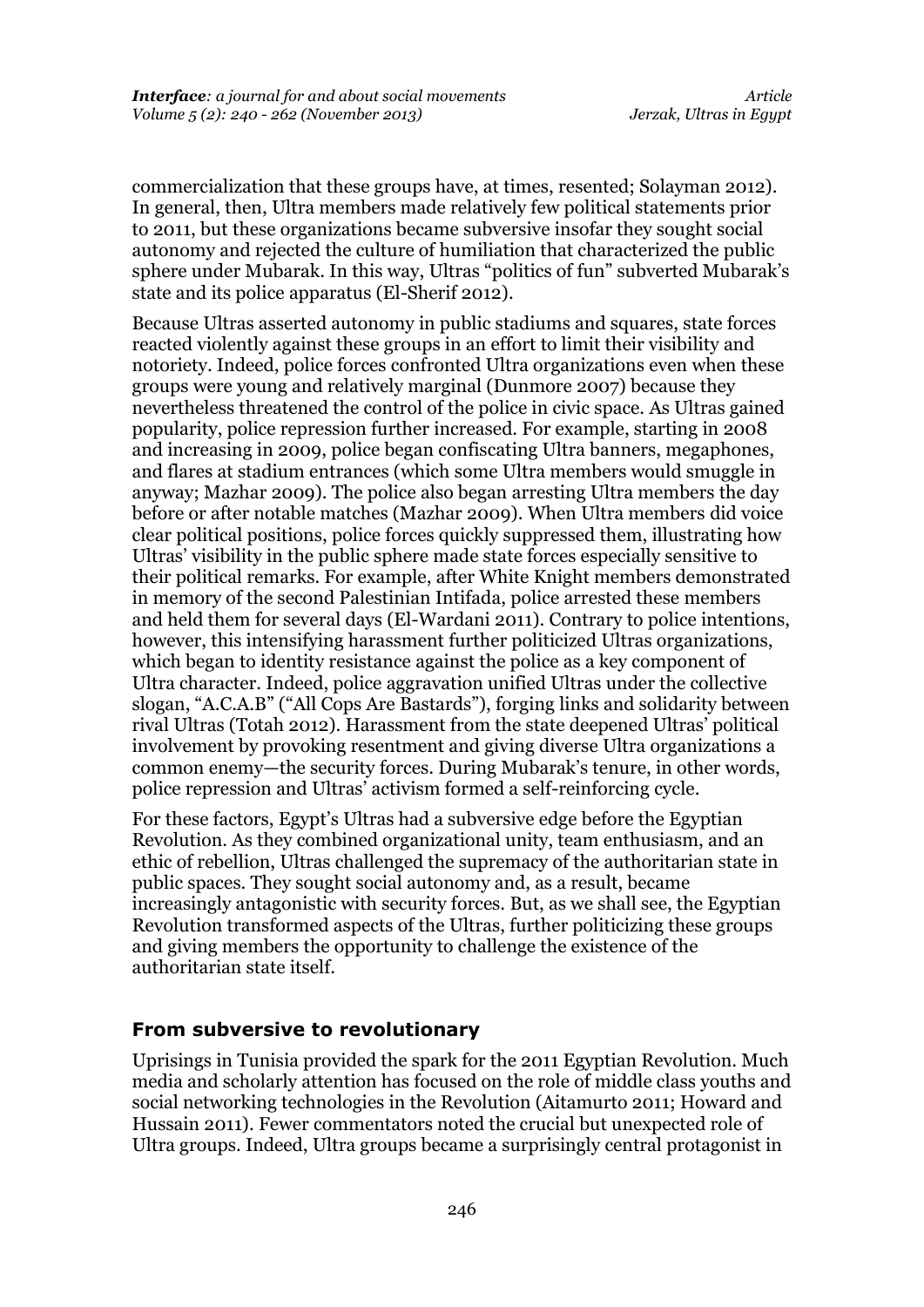the Egyptian Revolution by bringing their organizational unity, fighting experience, and rebellious ethos to demonstrations. As they played a central role in the Revolution, Ultras became increasingly politicized, seeking to eliminate the presence of the authoritarian state in public space through large-scale demonstrations. After all, as Egyptian blogger Alla Abd El Fattah stated in a 2011 interview, "The Ultras have played a more significant role" in the Egyptian Revolution "than any political group on the ground" (Zirin 2012b).

From the beginning of the Egyptian Revolution, Ultra members supported demonstrators on Tahrir Square and around Egypt, safeguarding protesters and clashing with security forces. For instance, an anonymous video uploaded to YouTube on January 22<sup>nd</sup> reassured Egyptians who intended to join the first protests on the 25th (Shawky 2012). The video encouraged Egyptians who might have feared the police presence by noting that Ultra members would be in attendance to protect protesters. And, true to this promise, Ultras did join protesters on the January 25th demonstrations. During these early demonstrations, Ultra groups appeared most prominently on Wasr Al-Aini Street (El-Wardani 2011). Shortly after these first protests, Ultra members expanded their reach in the Bulaq, Guiza, and Shubra neighborhoods (El-Wardani 2011). The first member killed in the Revolution died in Alexandria on January 28th. The second member killed, Mohamad Makwa, died in Suez, later on the 28th (El-Wardani 2011).

Originally, Ultra members joined the 2011 demonstrators as private individuals, meeting randomly on Tahrir Square and in similar squares throughout Egypt. As one participant stated,

Most of our guys met randomly in Tahrir Square after fighting with police on the first day. And the next day, after we'd all been forced out, we got together with some Ultras from another team, attacking the police just to tire them out. Two days later we took the square back for good. And we fought in the 'Camel Battle' the next week. (Dorsey 2012b)

After police brutality increased following initial demonstrations, most Ultras decided to join protesters (El-Sherif 2012): rival Ultra groups came together to act towards the common objective of dismantling Mubarak's repressive regime. This type of collective action is rare in Ultras' history. As Beshir, stated in an interview,

It's safe to say that 80% of the Egyptian population doesn't know anything about politics, and the same goes for the Ultras. The Ultras stand out because they are a sizable group, but they are not really unified when it comes to politics. Some members might be from all across the political spectrum, others are completely apathetic. Some participate in demos [demonstrations], others don't…They only appear as one body when they all agree on one thing, which happens very seldom. (Tarek 2012)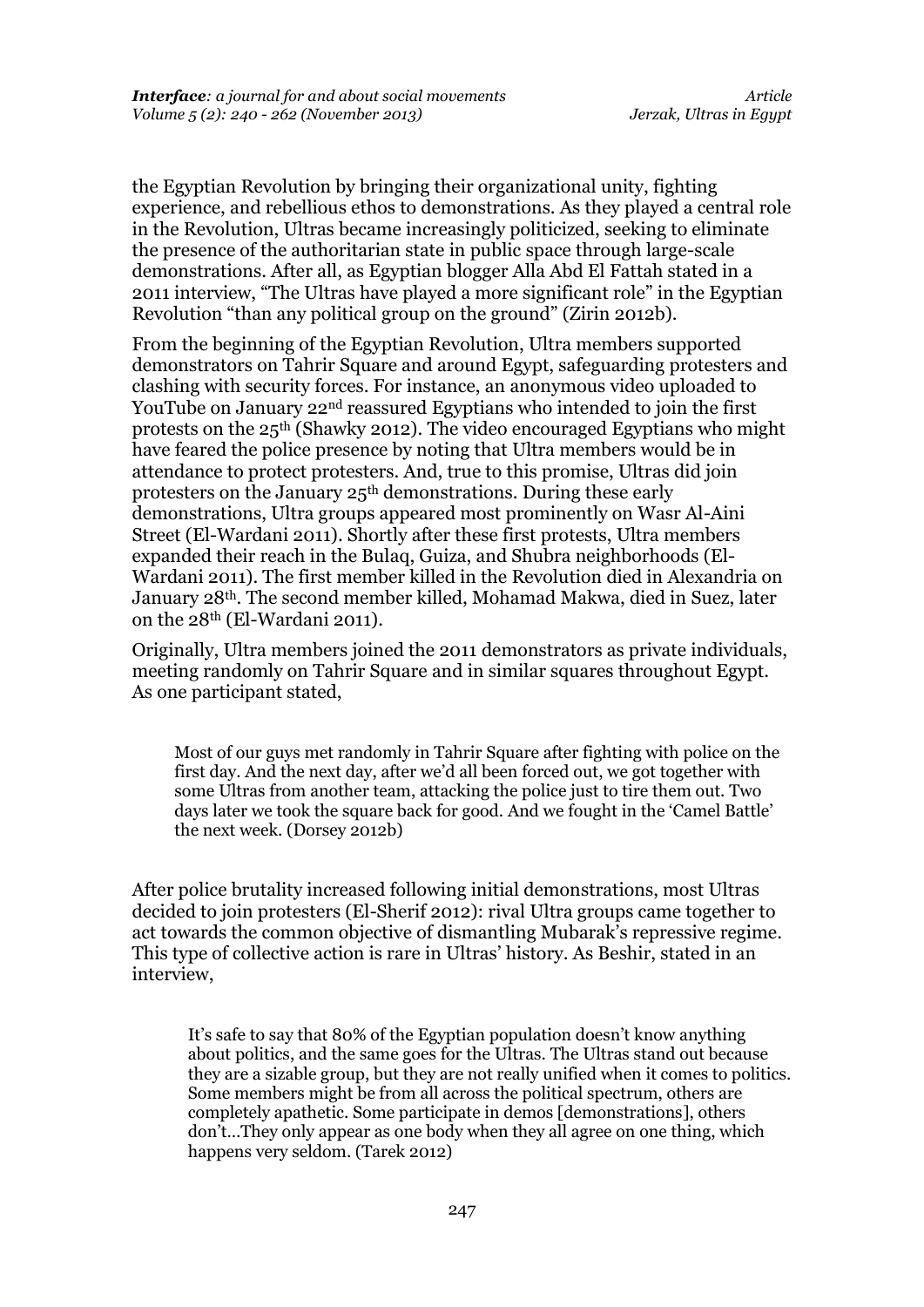Thus, the Egyptian Revolution became one of the few instances where competing Ultra groups took some form of collective action, bolstering demonstrations in public squares around Egypt.

After they agreed to join demonstrations, Ultras helped immobilize police and security forces through their organizational unity and resistance tactics. As soccer writer David Levy noted, Ultras confronted security forces with tactical specializations that enabled them to resist the well-equipped security forces (Dorsey 2011). Ultra groups assigned rock hurlers, formed crews to find projectiles, and also designated some members to turn over and torch vehicles to create defensive structures ("Cyclones of Struggle," 2011). These tactical specializations enabled Ultra members to weaken security forces in strategic and coordinated fighting. Ultra groups also mastered attack and defense tactics to minimize losses while sustaining active resistance against security forces (El-Sherif 2012). Indeed, as discussed earlier, Ultras are sophisticated organizations that rely on partly centralized, partly decentralized structures. This quasihorizontal arrangement gave Ultras a combination of group unity and strategic flexibility during clashes with state forces.

Examining one of the Ultras' first collective actions can highlight the dynamics of their protest tactics. Ultras came together for the Friday of Rage demonstrations on January 28th. In the hours prior to this demonstration, Mubarak had severed Internet access across Egypt and continued to defy protesters' demands for him to resign (El-Amrani 2011). To prepare for demonstrations, Ultra members led twenty smaller groups of front-line activists to Tahrir Square. Ultra leaders guided these units separately to avoid being noticed before arriving. According to one participant, "On our own, it was nothing. But together as a group in the Square we were a big power… 10,000- 15,000 people fighting without any fear. The Ultras were the leaders of the battle" (Montague 2011). These Ultra-led groups converged on Tahrir Square, using specialized crews to resist the well-equipped security forces and confront these forces with coordinated strategies.

Indeed, Ultras played a key role in the revolution not only because of their strong organizational structures, but also because they had experience challenging police forces through coordinated fighting—skills that few other protesters possessed. After all, in 2011, some Egyptians were protesting for the first time. Also, while other demonstrators were affiliated with organizations such as the April 6 Youth Movement and had experienced police brutality in prior demonstrations, Ultras had more knowledge about confronting the police with active methods (Hassan 2010). Accordingly, Ultras played a crucial role in the Egyptian Revolution particularly because of their experience resisting the police, a skill that few other groups in Egypt possessed.

However, Ultras contributed more than their group unity and experience fighting the police to the demonstrations of the Egyptian Revolution. Indeed, as El-Sherif (2012) outlined, Ultras contributed at least six intangible qualities to demonstrations. For El-Sherif, Ultras added dynamism, flexibility, positivity, a refusal of traditionalism, a group mentality, and a rebellious attitude to the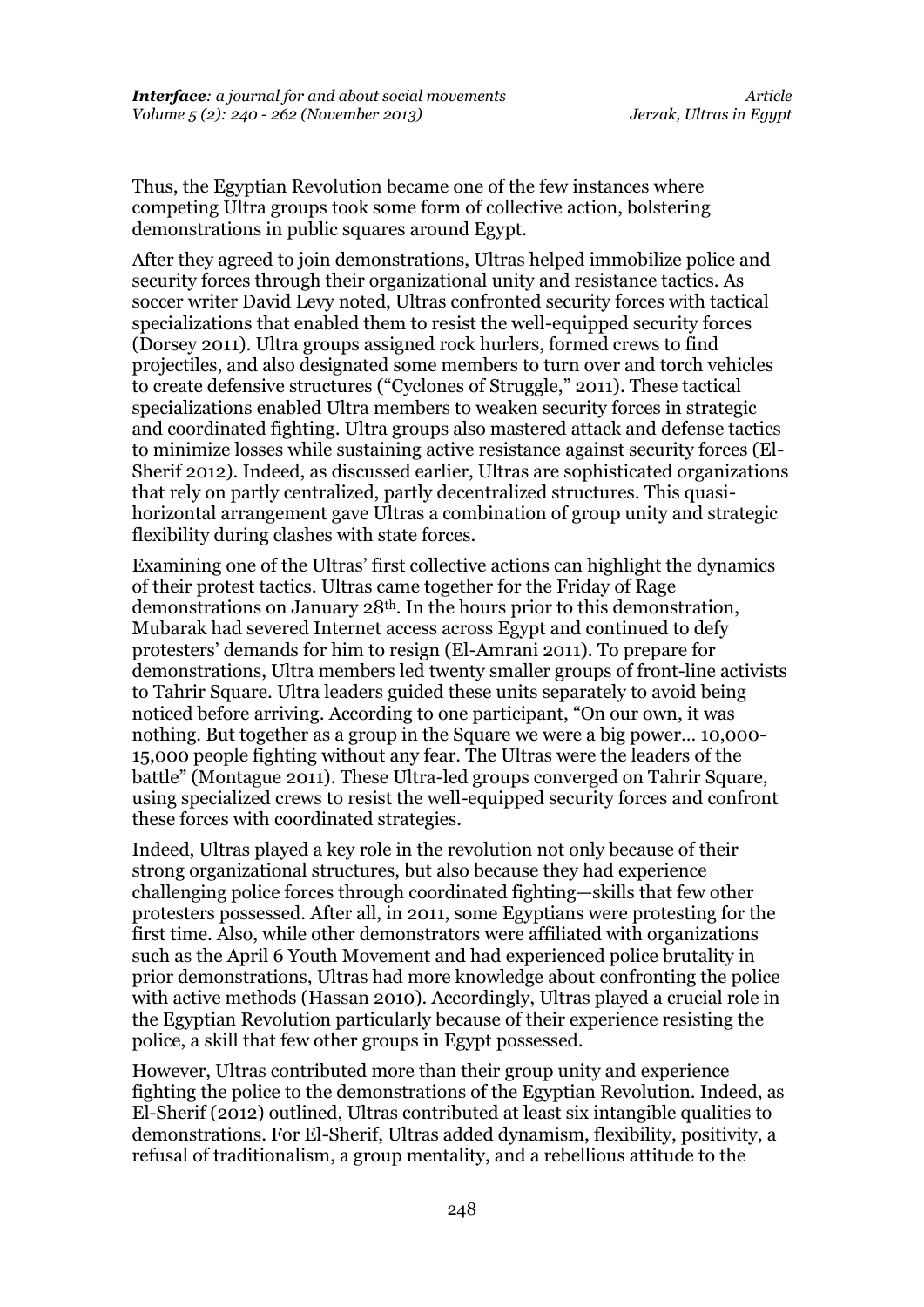Revolution. Taken together, these intangible characteristics helped infuse protesters with the motivation and enthusiasm necessary to participate in dangerous police clashes.

According to El-Sherif, Ultras' resilient dynamism originated from the intense, emotional attachments Ultra members have to their teams. Indeed, Ultra members aim to support their teams in the face of both victory and defeat. Second, Ultras' horizontal flexibility enabled them to maintain active resistance while minimizing losses and avoiding infighting between members. Third, Ultras' positivity infused demonstrations with energy and enthusiasm in clashes with police forces. Underlying this positive attitude was Ultras' experience cheering their teams. Fourth, Ultras defy social and cultural norms. They regularly criticize the traditional policies of clubs and reject cultural standards viewed as oppressive. For example, Ultras have fought rules on obscene language and restrictions on the attendance of women at matches (El-Sherif 2012). Fifth, the group mentality of Ultras gave them legitimacy in clashes with the security forces. Ultra members and leaders remain anonymous, ensuring that Ultras act as collective units and not for one leader's profit. Lastly, Ultras' spirit of rebellion helped mobilize protesters during police clashes. Bringing these six characteristics, Ultras' soccer experiences shaped their political subjectivities and, in the 2011 protests, helped Ultras galvanize other demonstrators.

While Ultras contributed these intangible factors, the Egyptian Revolution influenced Ultra groups by increasing their explicitly political nature. As explained earlier, individual Ultra members would sometimes make political statements prior to the Revolution. Also, the autonomous character of Ultra groups made them inherently subversive in the context of Mubarak's authoritarianism. Yet during the Egyptian Revolution, Ultra groups took more direct political positions.

For example, before the Revolution, Ultra chants were often about soccer. During and after the Revolution, however, these chants became openly political. Ultra chants honored members who died in police confrontations (Dale 2012), condemned the security forces, and criticized leading political and military figures (Lindsey 2011). In an example of this politicization, one popular chant during the Revolution linked the brutality of police forces with state corruption:

He [the police officer] was always a loser, a jest/he barely got 50% on his highschool test/with a bribe the rich kid's a fool no more/got 100 diplomas hanging on his door/You crows nesting in our house/why are you ruining all our fun?/We won't do as you tell us/Spare us your face/Cook up your case/That's what the Interior does/I'm arrested and charged as a terrorist/Just for holding a flare and singing Ahly. (Lindsey 2011)

As this chant shows, some Ultra members perceived that police and military leaders—those with status and secure employment—were the true "losers," not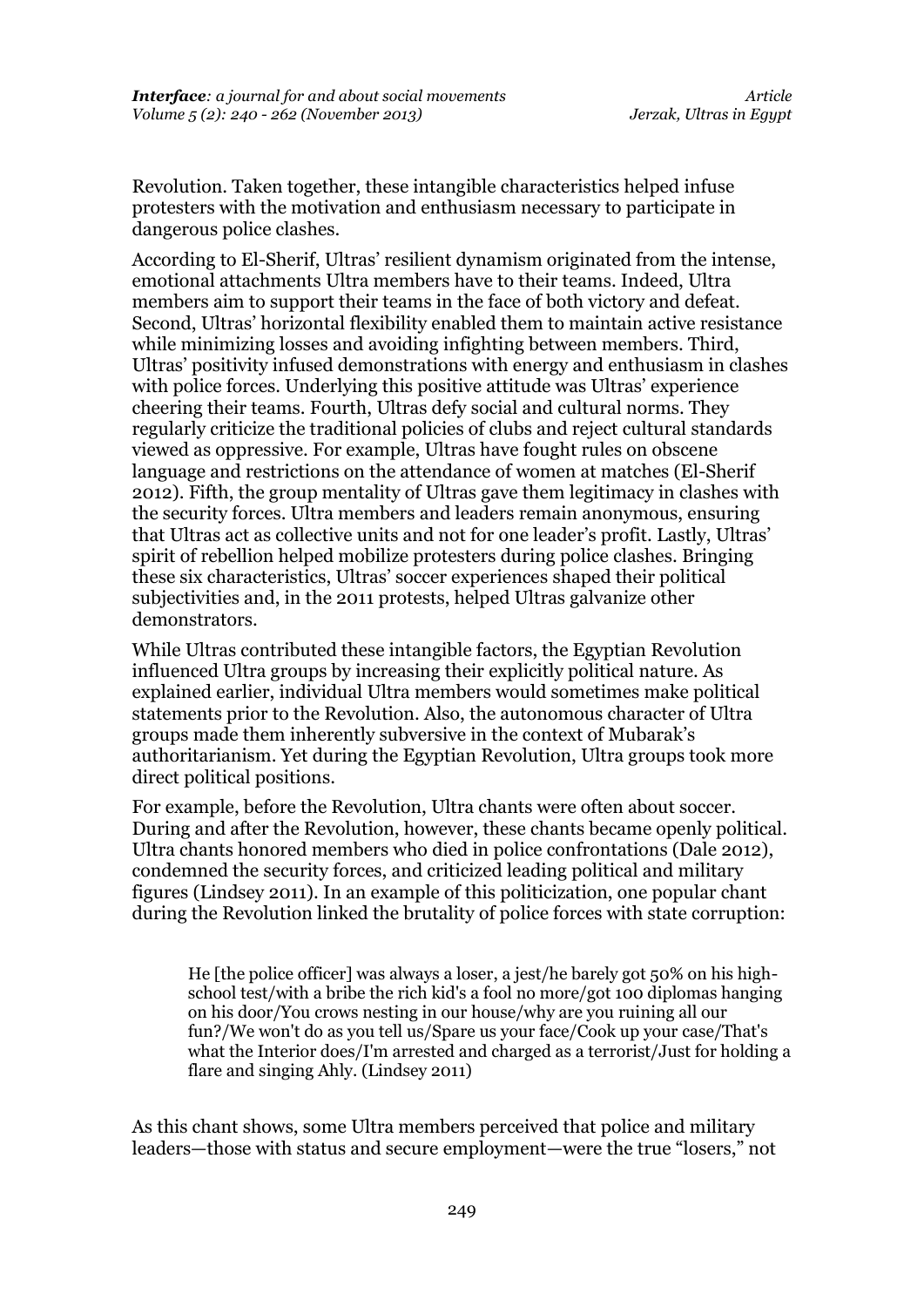ordinary Ultra members. That is, Ultra members resented the police not only for their brutality, but also for their corruption and unearned privileges. In this way, Ultra groups became increasingly politicized in reaction to police brutality and their perceptions of injustice.

Still, this politicization is not uniform within and between Ultra groups. For instance, Ultras with anarchist leanings claimed that their participation in the Revolution was purely non-political. As one White Knight leader claimed, Ultras "don't give a fuck about politics of the stability of the country. Zamalek is our country and Ahly is their country" (Lindsey 2011). Indeed, Ultra groups did and continue to encompass a wide range of ideological persuasions. By and large, however, the Egyptian Revolution politicized many Ultra members who fought to eliminate the Egyptian state's repressive presence in public space.

In short, during the Revolution, Ultra groups became increasingly politicized as members resisted police forces and supported other protesters. More directly political, Ultras undermined the legitimacy Mubarak's repressive regime by exposing how it sought to use violence to dominate public space. Indeed, although Ultras struggled against police forces in public spaces throughout Egypt, they did so most visibly in Tahrir Square—perhaps the grandest embodiment of public space in all of the country.

## **From revolution to tragedy**

Ultra groups have had difficulty navigating post-Mubarak Egypt. In this postrevolutionary context, two contradictory tendencies characterize the Ultras movement, both of which center around the Ultras' role in public space. First, the popularity and visibility of Ultra groups led to overextended memberships, thereby fragmenting the Ultras movement and enabling Egypt's security forces to manipulate soccer violence. Second, many Ultras have continued to challenge authoritarian tendencies of Egyptian leaders. As a result, Ultras serve as a source of hope for some Egyptians alienated by military rule and the Muslim Brotherhood government.

Because Ultra groups gained notoriety following after the Revolution, many soccer enthusiasts sought to join the groups, attracted by their popularity and growing prestige. With increasing membership levels, Ultras became perhaps the second largest civic organizations behind the Muslim Brotherhood (Dorsey 2012f). However, new members often lacked the commitment and knowledge of longtime Ultras, leading to instances of unplanned violence.

For example, in April 2011, members of Ultras White Knights stormed the field of Cairo's International Stadium during the closing minutes of an African Champions League Match. White Knight leaders claimed that this outburst demonstrated the declining discipline and unity of their group (Dorsey 2011). Such spontaneous violence gave some credibility back to Ultras' enemy—the security forces. Indeed, state representatives cited such outbursts as evidence that law and order had broken down after police forces withdrew from public spaces following their embarrassing performance in the Egyptian Revolution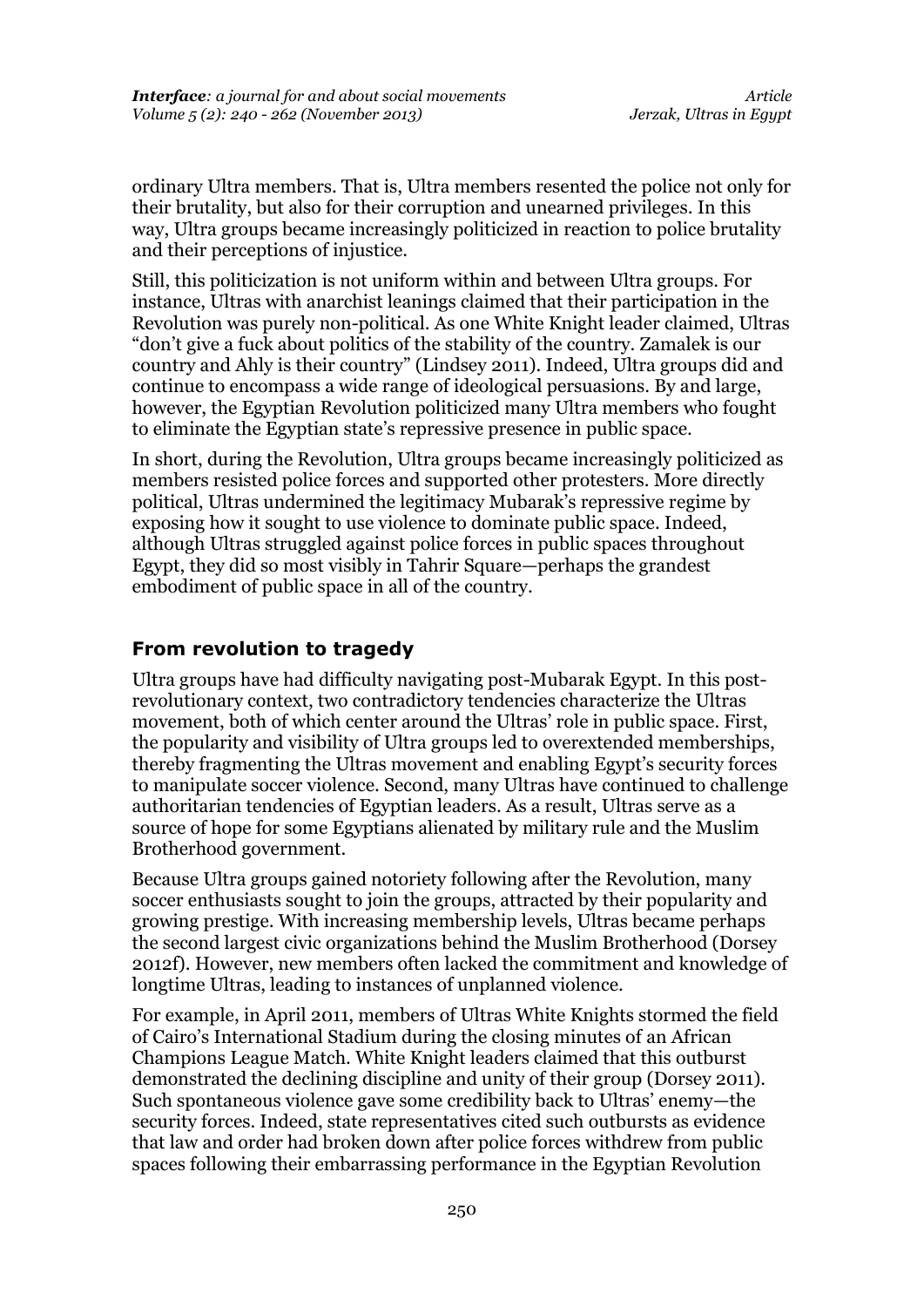(Dorsey 2011). This argument, in turn, justified the renewal of police control in public spaces.

Despite this conservative reaction, many Ultras remained politicized, contesting authoritarian tendencies that endured in the Egyptian state. For example, after Mubarak resigned, the Supreme Council of Armed Forces (SCAF) took power, promising a six-month transitionary period before elections. After this deadline passed and no elections were held, Ultras once again joined demonstrators around Egypt, this time to demand fair elections (Bilal 2011). At soccer matches, Ultras chanted, "Military police, you are dogs like the Interior Ministry. Write it on the prison's walls, down down with military rule" (Zayed 2012). Several Ultras died in these clashes and many protesters—10,000, according to some estimates—were arrested and tried in military tribunals (Mackell 2011). Eventually, in late 2011, SCAF did allow parliamentary elections to be held, complying with the demands of Ultras and other protesters. In spring 2012, SCAF permitted a presidential vote that resulted in the election of Mohamed Morsi, a Muslim Brotherhood member and the Freedom and Justice Party (FJP) candidate.

However, presidential elections came after leaders in the state apparatus exacted revenge against Ultras for their role in the Egyptian Revolution. More than perhaps any other single event since 2011, the Port Said massacre shaped Ultras' status in the public sphere.

The Port Said massacre occurred at a soccer match on February 1st, 2012, near the one-year anniversary of the Egyptian Revolution. Leading up to the Port Said events, Ultra groups—especially Ultras Ahlawy—had become increasingly vocal in condemning SCAF's authoritarian tendencies in cities throughout Egypt. On February 1st, Ultras Ahlawy members followed Club Al-Ahly to Port Said for a match against Al-Masry Club. After the match, which ended in an unexpected victory for the underdog Al-Masry team, people dressed as Al-Masry fans stormed the field and attacked Ultras Ahlawy members and other Al-Ahly supporters. More than 1,000 people were seriously injured and 79 died ("Egyptian police incited," 2012). Mahmoud Ghandour, a chief leader of Ultras Ahlawy, was among the dead (Dubois 2012).

Evidence indicates that state security forces were likely complicit in this violence. On the one hand, it is true that security forces sought to avoid interacting with Ultras after being embarrassed during the January and February demonstrations. Also, brawls between rival soccer fans are not uncommon in Egypt. However, on the other hand, such fights generally occur when fans from the losing team lash out against those from the winning side. Yet the Al-Masry team had unexpectedly won the match against Club Al-Ahly. Furthermore, numerous security officials and riot officers were present at the stadium when violence erupted against Al-Ahly fans. According to witnesses, these officers did not intervene to stop the dozens of men who attacked Al-Ahly fans with swords and knives. Mohamed Zekri, a forward on the Ahly team, described this scene in an interview. According to his statements, Zekri heard police tell Al-Masry fans to "Go and beat the shit out of them [the Ahly fans]"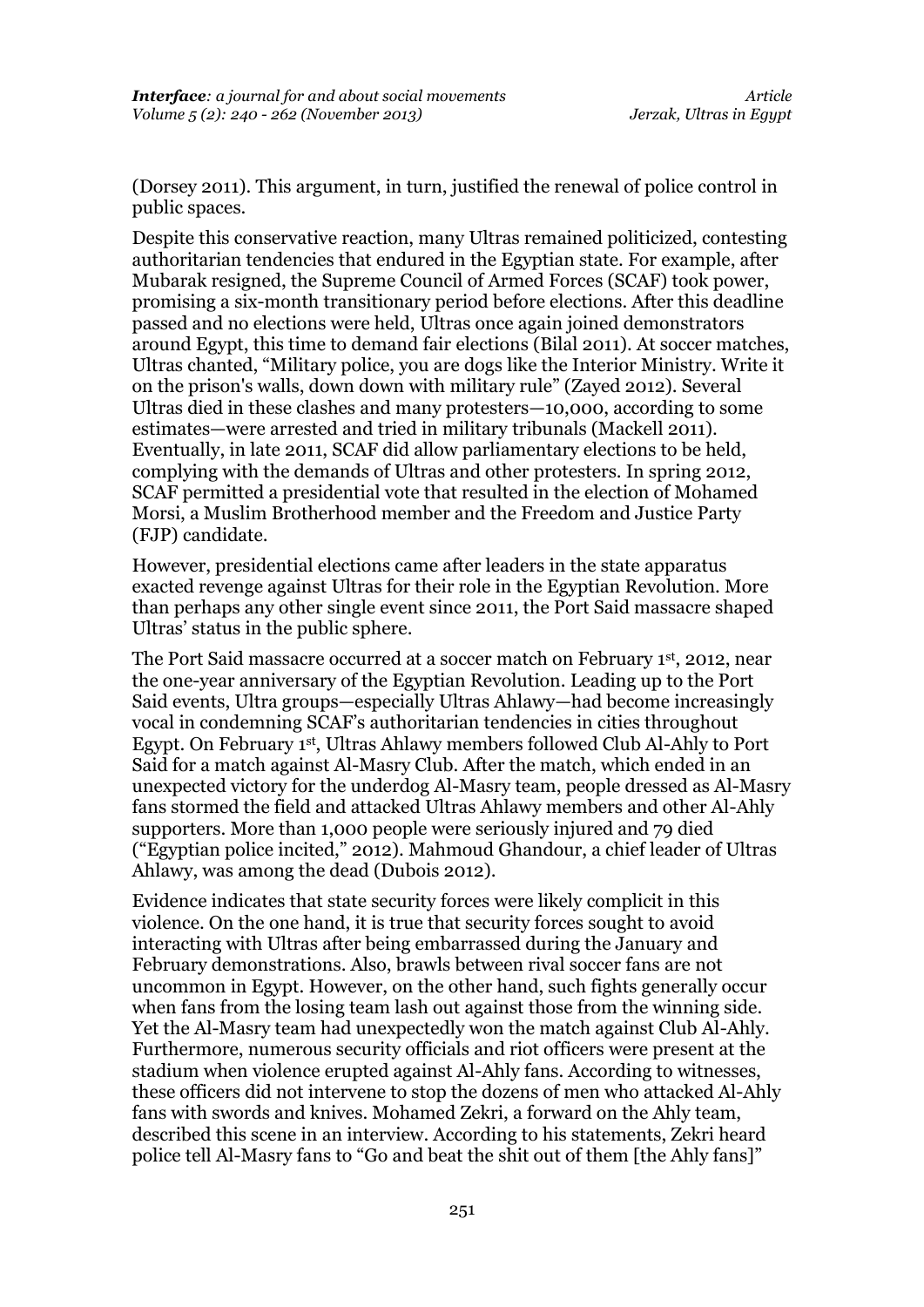("Egyptian police incited," 2012). He also saw "about 10 armed thugs gathering right in front of the police" armed with swords and other weapons "but not a single one of them [the police officers] moved" ("Egyptian police incited," 2012). Other eyewitness testimony suggests that police blocked stadium exists and turned off the stadium lights to prevent video footage and to increase the mayhem (Al-Youm 2012). At minimum, fact that almost all deaths and injuries were of Ahly supporters suggests premeditation on the side of the aggressors (Al-Youm 2012).

Because of these suspicious circumstances, Ahlawy members claimed that the attack was not a manifestation of soccer "hooliganism" but, rather, the carefully calculated revenge of state forces. These members saw the attack as retribution for Ultras' prominent role in the Egyptian Revolution, which, after all, occurred almost exactly one year prior to the Port Said massacre. As one Ultra claimed, "This is a conspiracy by those in the Tora" prison, where Mubarak's former ministers had been detained on charges of ordering the police to kill protesters ("Egypt: Port Said," 2012). Many Egyptians thus claimed that pro-Mubarak individuals instigated the massacre, with state security forces consciously neglecting to intervene (Mustafa 2013).

Whatever the precise origins of the Port Said massacre, the event had two main ramifications for Ultras.

First, the event partially isolated Ultra groups insofar as the massacre convinced more conservative and ultra-religious Egyptians that Ultras are violence-prone soccer fanatics ("Egypt: Port Said," 2012). These Egyptians suggested that the massacre stemmed from the hooliganism of soccer fans. For this reason, Port Said paradoxically strengthened the position of the police, renewing calls for law and order. While Ultras previously contested the control of the state in public spaces, ironically, violence surrounding them came to justify the role of the state in these spaces. Indeed, even many Ultras agreed that renewed law and order was needed in public space, but argued that such order would be impossible without police reforms ("Egypt: Port Said," 2012).

Second, the Port Said massacre brought Ultras more deeply into politics than some members perhaps intended. For example, just a week before the Port Said massacre, Ultras Ahlawy's Facebook page stated that the group was determined to remain non-political, but that its members were free as individuals to participate in politics or protest. The group "emphasize[d] that its members are free in their political choices" (Dorsey 2012a). However, the Port Said events pulled Ultras Ahlawy deeper into politics, its brutality reinvigorating a revolutionary urgency for Ultra members (Elgarnousy 2012). For instance, in the months following the massacre, Ultra members forced a former Ah-Ahly goalkeeper, Ahmed Shobeir, to withdraw his bid for the Egyptian Football Association (EFA) presidency by charging him with corruption and links to Mubarak (Maher 2012). Soon after these accusations, Egypt's main prosecutor began an investigation into Shobeir's financial irregularities. Likewise, throughout 2012, many Ultras continued to participate in demonstrations and protests (El-Gundy, Ali, and Sharnoubi 2012).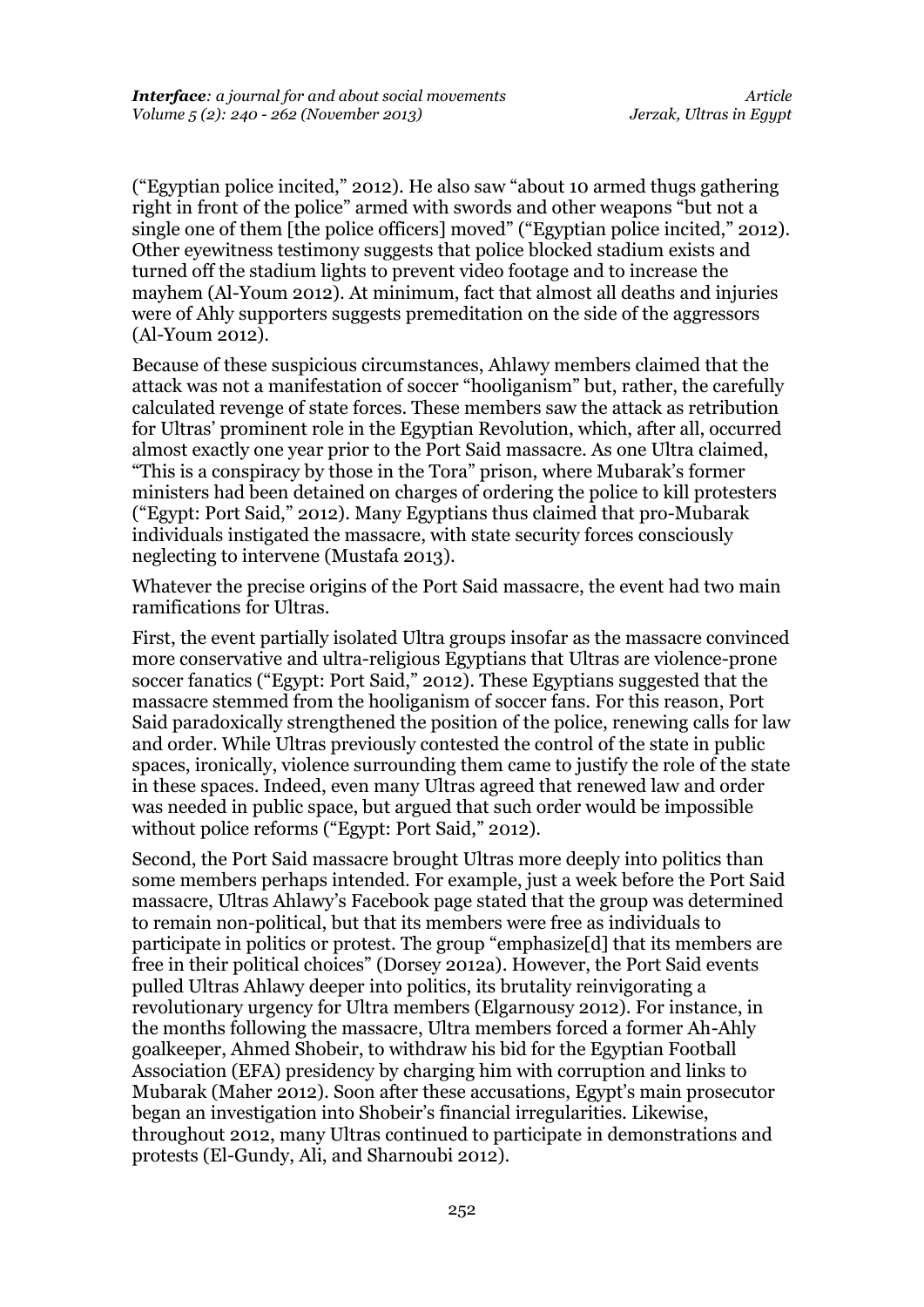In these continuing protests, Ultras' political demands expanded to include justice in the legal system and the reform of the police. After an investigation, prosecutors charged 9 mid-level security officials and 72 citizens for the Port Said crimes ("After verdict," 2013). However, the slow pace of this trial frustrated Ultras members, who vowed to prevent domestic soccer from resuming play until the trial's conclusion. To pressure the EFA into accepting this demand, Ultras Ahlawy members led several demonstrations at EFA headquarters. Ultras also disrupted professional soccer practices around Cairo to prevent play from resuming (Dorsey 2012g). In November 2012, EFA submitted to Ultras' demands by approving plans to indefinitely postpone play until the conclusion of the Port Said trial. This postponement increased the visibility of the trial, focusing attention on the fact that few judicial and no police reforms had occurred since the 2011 Revolution (Brown 2012).

In turn, however, this postponement exacerbated tensions between Ultras and their soccer clubs. For example, Egyptian soccer players, workers, and managers went without work during this hiatus. In October 2012, these workers demonstrated to protest their circumstances, sitting in at a Cairo hotel where the Nigerian national team was staying prior to an international match (Halawa and Adam 2012). Ultras Ahlawy members sought to counteract this protest to ensure that the postponement of domestic soccer remained in place. These Ultras waged a counter-protest, arranging an escort for the Nigerian players to Cairo Stadium. One Nigerian player said after the event, "It is a unique position, to see fans with that much power" (Montague 2012c). Thus, in addition to showing the continued effectiveness of Ultras' strategies, this intervention also demonstrated growing tensions between Ultra groups and soccer workers.

In spring of 2013, the Port Said Criminal Court reached a final verdict in the slow-moving trail. The Court sentenced 21 of the 72 accused civilians to death. It sentenced one senior security officer to fifteen years in prison, another to a life term, and found seven of the nine accused policemen to be innocent ("After verdict," 2013). This ruling appeased some Ahlawy members, but spurred widespread riots in Port Said. Port Said's residents protested against the perceived harshness of the ruling as riots caused more than forty additional deaths ("After verdict," 2013). Although Egyptian soccer resumed play in April 2013, fans are not yet allowed to attend some matches due to security concerns (Dorsey 2013). Ultras have thus struggled to retain purpose without opportunities to organize stadium events during games—after all, these groups cannot attend most matches and the postponement of soccer lasted over a year. As a result, according to one Ultras leader, "everything has changed, yet nothing has really changed [since Port Said]— for us, the biggest challenge has been trying to stay united without our common ground of football" (El-Nabawi 2012). Without the bond of soccer, Ultra groups have struggled to retain group interconnectivity.

In this context, some Ultras have relied on demonstrations in public squares to reinforce group collectivity. Indeed, Ultras have remained active in demonstrations against lingering injustices and elements of state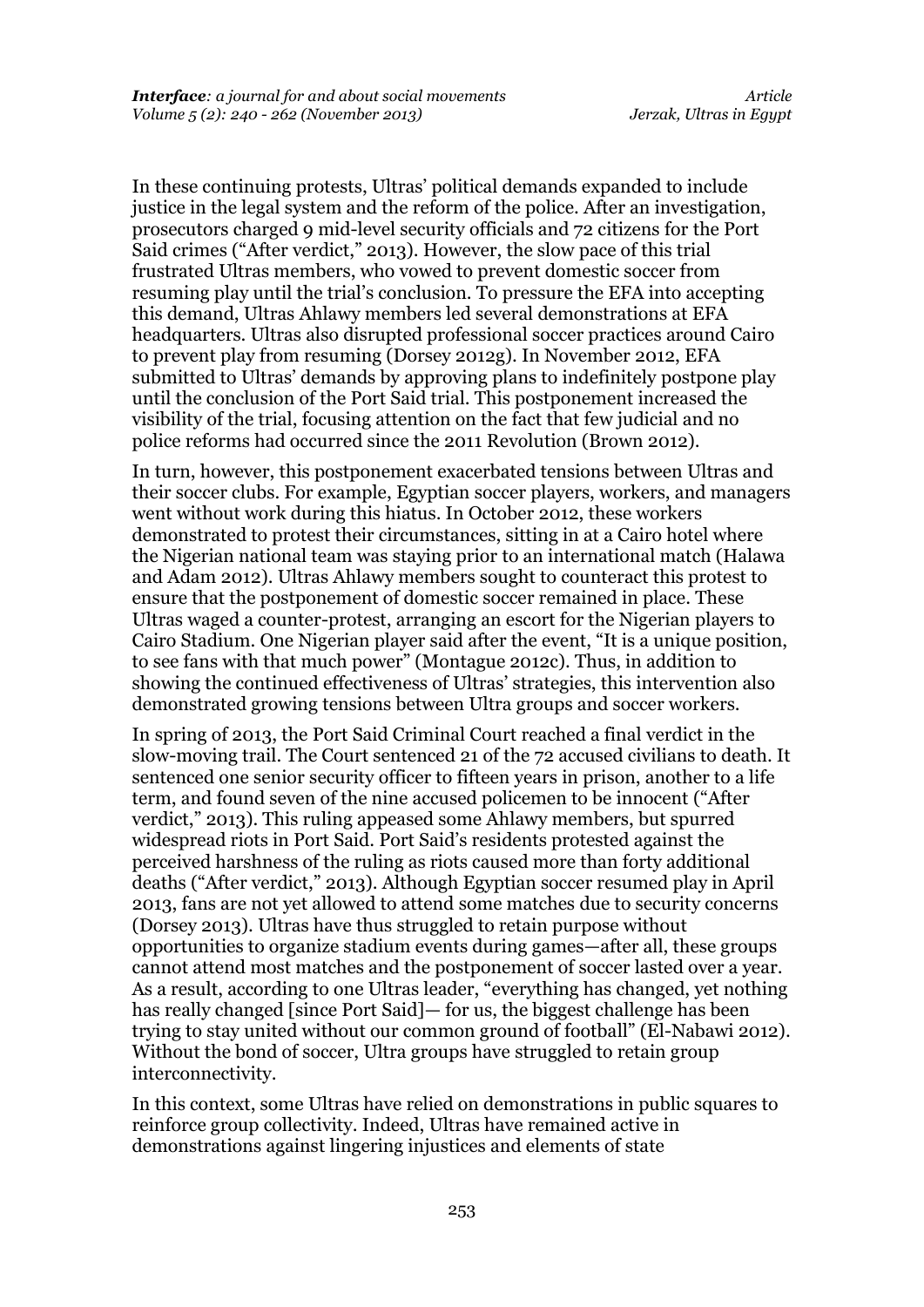authoritarianism. For example, in October 2012, Ultras members called for police reforms and clashed with other demonstrators in Tahrir Square. In these clashes, Ultras protested the acquittal of 24 people who had been charged with ordering the killing of protesters during the 2011 "Battle of Camels" ("After verdict," 2013). Furthermore, in a November 2012 decree, President Morsi assumed powers formerly reserved for the judicial and legislative branches. Perceived as a power grab, this act sparked renewed clashes between Ultra members and security forces. On Mohammed Mahmoud and Qasr al Aini Streets, Ultras joined demonstrators, their chants echoing those from the Revolution: "The people want to topple the regime," "Do not be afraid, Morsi has to leave," and "Down with Mohamed Morsi Mubarak" (El-Gundy, Ali, and Sharnoubi 2012).

Morsi had likely sought to avoid such condemnations from Ultras, since he made several statements supportive of them following the Port Said massacre (Dorsey 2012b). Notwithstanding this earlier support, paramilitaries with ties to Morsi's Muslim Brotherhood surfaced during these demonstrations to antagonize Ultras and secular protesters—often with intimidating violence (Eleiba 2013). However, during some of these skirmishes, police and military forces refrained from intervening. Thus, in these intense cycles of pro- and anti-Morsi demonstrations, Ultras did have some independence from the state, but faced harassment from a non-state foe in pro-Morsi paramilitaries ("Egypt: Investigate," 2012). Since these late 2012 clashes, pro-Morsi militias have been less visible, but Ultra members have continued to clash with police forces ("Ahly's Ultras," 2013). However, as Zeinab Abul-Magd (2013) has suggested, these clashes take place in a very different context than those under Mubarak. That is, Morsi's emerging authoritarian regime has continued to rely on police brutality, but is no longer able to generate fear.

While Ultras continue to struggle for autonomy, their future role in public space is, at this juncture, difficult to determine. Some commentators have argued that Ultras should become even more involved in politics to challenge the hegemony of the Muslim Brotherhood, FJP, and other Islamist parties (El-Mahdi 2012). However, Ultra leaders have resisted such calls, likely for two main reasons. First, Ultra members are young men who focus on soccer, and, as a result, it would be difficult to expect that Egyptian leaders would take Ultras seriously in political debates. Second, Ultras' greatest asset lies in their flexibility: Ultras do not have the burden of creating contentious political platforms but can nevertheless shape Egyptian politics through selective interventions. Accordingly, Ultra leaders have refused to meet with parties and politically affiliated organizations (Parker 2012). Indeed, it is important to recognize that Ultras remain, above all else, organizations focused and centered on soccer. This is not to imply that Ultras' political interventions will cease—to the contrary, some of these organizations have continued to clash with police into 2013. However, for the foreseeable future, it is most probable that the trajectory of Ultra groups will resemble the pattern that these groups followed prior to the Egyptian Revolution, where some members were active in political demonstrations, but the majority concentrated more exclusively on soccer.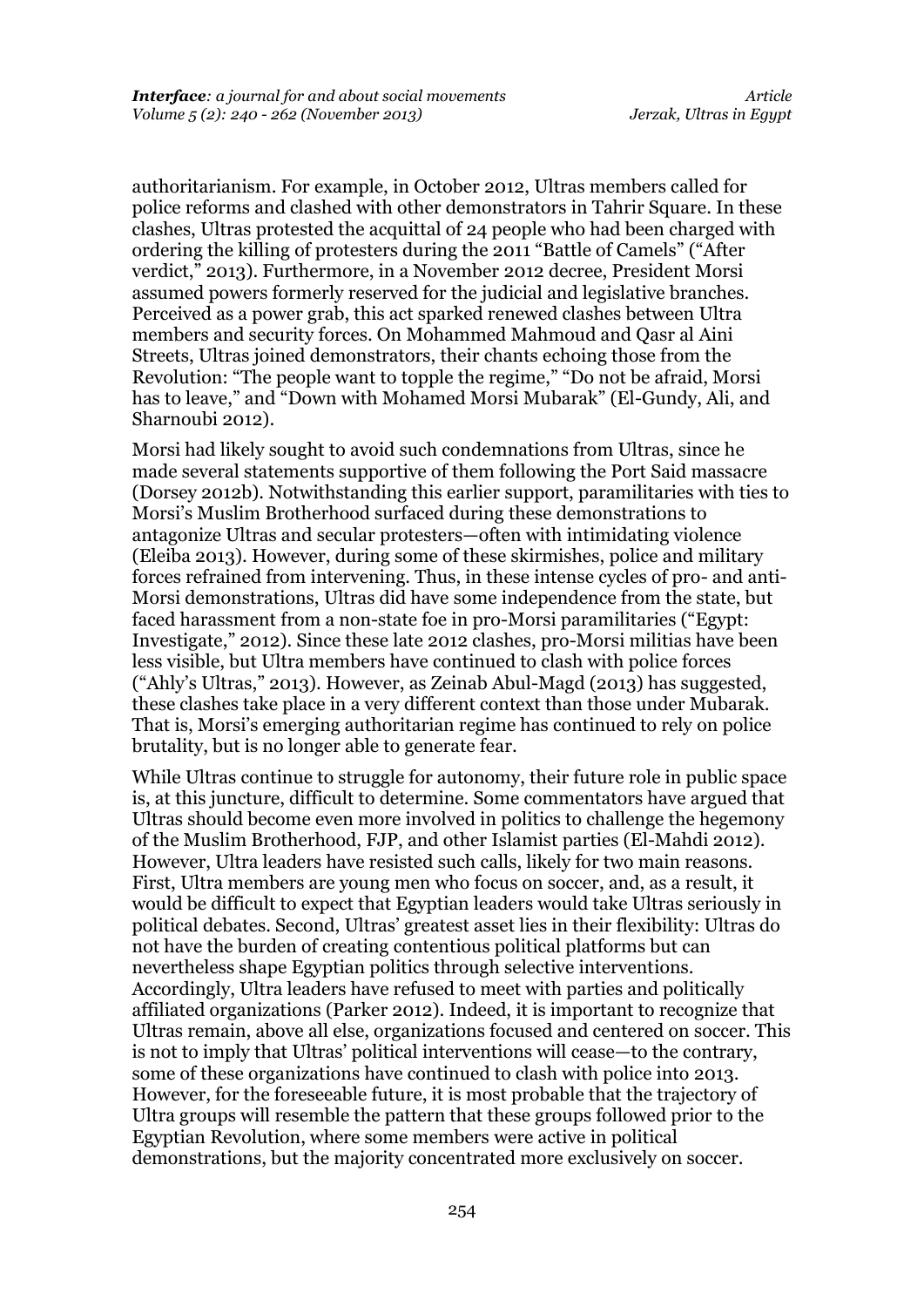In sum, Ultras' team pride and rebellious spirit first enabled them to challenge state control of public space. During the Egyptian Revolution, Ultras' demands grew as they undermined the legitimacy of the authoritarian state through largescale protests and demonstrations. Ultra membership swelled and their visibility increased following the Revolution, leaving leaders occasionally unable to maintain organizational unity and discipline. Despite this difficulty, some Ultras have remained highly politicized, especially in reaction to the Port Said massacre. These Ultras continue to challenge state attempts to control civic spaces and expressions. For some Egyptians and secular activists, Egypt's Ultras thus embody the enthusiasm and original ideals of Egyptian Revolution (El-Mahdi, Rabab, and Korany 2012).

#### **Afterward: Ultras and the unbearable lightness of democratic politics**

To explain the 2011 uprisings in the Middle East, North Africa, and Europe, Slovenian theorist Slavoj Žižek (2012) offered an arresting interpretation of the unpredictable emergence of democratic movements. Žižek explains how such movements often appear "out of joint" with their historical and social context. Democratic openings and emancipatory events, he argues, do not fit with preceding models and narratives. He writes,

We should turn around the usual historicist perspective of understanding an event out of its context and genesis… Emancipatory outbursts cannot be understood in this way: instead of analyzing them as a part of the continuum of past/present, we should bring in the perspective of the future, i.e., we should analyze them as limited, distorted (sometimes even perverted) fragments of a utopian future which lies dormant in the present as its hidden potential. (p. 128)

For Žižek, socio-historical context cannot fully account for truly new forms of democratic politics. Such events restructure the conceptual and political context from which they emerge and, as a result, do not fit with preceding narratives and conceptual categories.

Applying this insight to the experience of Ultras in the Egyptian Revolution is an unexpectedly productive approach. Indeed, Ultra groups defy at least three dominant narratives and stereotypes, offering observers an opening to rethink the central categories that underlie perceptions of Egyptian society.

First, Ultras are comprised of young Egyptian men, but these organizations have neither a fundamentalist nor Islamist ideology, defying tropes of Arab youths. Indeed, for Ultras members, soccer itself takes on a quasi-sacred dimension. Second, several Western observers (and Mubarak himself) argued that Ultras are primarily anarchical and destructive. For example, in a 2012 article for the *Los Angeles Times*, Ned Parker stated that the Ultras combine "the aggression of the hoodlums in a 'Clockwork Orange' and the anarchy of the Sex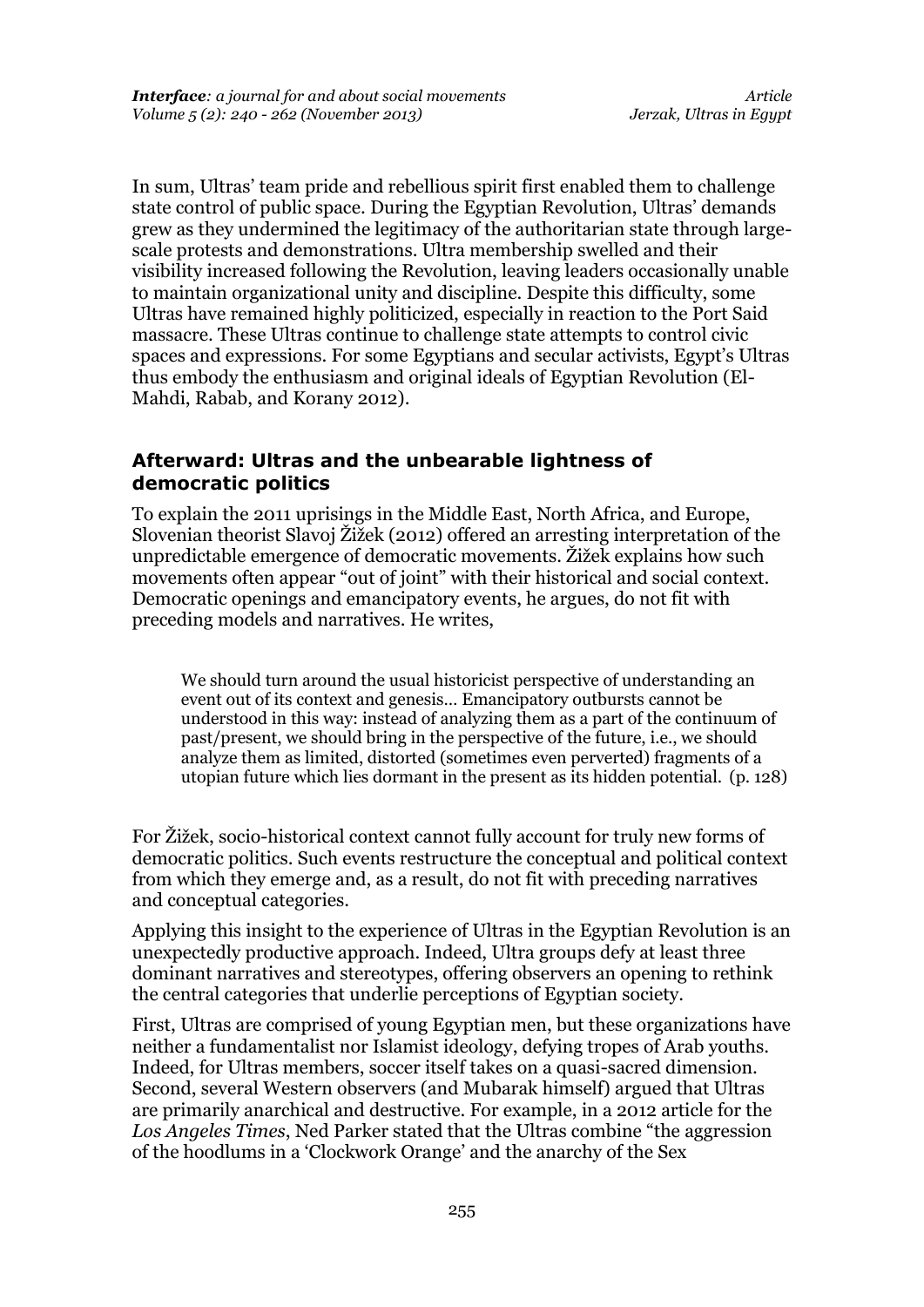Pistons…The Ultras have since cast a chill over Egyptian Society." However, Ultras defy this stereotype because they rely on discipline and organizational unity to coordinate Ultra clubs that span across Egypt. Furthermore, Ultras played a key role in the democratic movement of 2011 and anti-authoritarian struggles since, again illustrating how Ultras do not fit the label of "hooliganism" used to describe them. Lastly, even though Ultras continue to fight authoritarian elements of the Egyptian state, these groups are unconcerned with the West and focus almost exclusively on Egyptian soccer and politics. In this way, Ultras defy a dominant narrative that Western observers sometimes construct when they explain Middle Eastern politics as a struggle between pro-Western liberals and anti-Western fundamentalists.

Overall, then, Ultras are a byproduct of Egypt's historical experience, but in practice, they clash with dominant conceptions of Egyptian society. As a result, they offer us, as observers, an opportunity to confront these dominant narratives and interrogate the biases that may underlie our perceptions. In short, the role of Ultras in the Egyptian Revolution gives us a glimpse into the diverse possibilities and unexpected political subjectivities that can emerge within democratic risings.

# **References**

"After verdict, tense calm in Port Said." March 3, 2013. *Egyptian Independent*, [http://www.egyptindependent.com/news/port-said-trial-verdict-prove](http://www.egyptindependent.com/news/port-said-trial-verdict-prove-decisive-both-sides)[decisive-both-sides.](http://www.egyptindependent.com/news/port-said-trial-verdict-prove-decisive-both-sides)

"Ahly's Ultras lock horns with police in Egypt Nile Delta." March 13, 2013. *Ahram Weekly*.

[http://english.ahram.org.eg/NewsContent/1/64/66789/Egypt/Politics-/Ahlys-](http://english.ahram.org.eg/NewsContent/1/64/66789/Egypt/Politics-/Ahlys-Ultras-lock-horns-with-police-in-Egypt-Nile-.aspx)[Ultras-lock-horns-with-police-in-Egypt-Nile-.aspx.](http://english.ahram.org.eg/NewsContent/1/64/66789/Egypt/Politics-/Ahlys-Ultras-lock-horns-with-police-in-Egypt-Nile-.aspx)

"Egypt: Investigate Brotherhood's Abuse of Protesters." 2012. Human Rights Watch. [http://www.hrw.org/news/2012/12/12/egypt-investigate-brotherhood](http://www.hrw.org/news/2012/12/12/egypt-investigate-brotherhood-s-abuse-protesters)[s-abuse-protesters.](http://www.hrw.org/news/2012/12/12/egypt-investigate-brotherhood-s-abuse-protesters)

"Egypt: Port Said football disaster." February 4, 2012. *The Guardian*.

"Egyptian police incited massacre at stadium, say angry footballers." February 4, 2012. *The Guardian*.

"Mubarak receives Egyptian national football team at Cairo airport." February 1, 2010. *Nilesport Soccer News*. [http://nilesports.com/news/2010/02/01/video](http://nilesports.com/news/2010/02/01/video-mubarak-receives-egyptian-national-football-team-at-cairo-airport/)[mubarak-receives-egyptian-national-football-team-at-cairo-airport/.](http://nilesports.com/news/2010/02/01/video-mubarak-receives-egyptian-national-football-team-at-cairo-airport/)

"Ultras Soccer Fans Ignite Revolutionary Fervor." *The American University in Cairo*, August 30, 2012.

[http://www.aucegypt.edu/newsatauc/Pages/story.aspx?eid=927%09&utm\\_sou](http://www.aucegypt.edu/newsatauc/Pages/story.aspx?eid=927%09&utm_source=newsatauc&utm_medium=email&utm_campaign=news) [rce=newsatauc&utm\\_medium=email&utm\\_campaign=news.](http://www.aucegypt.edu/newsatauc/Pages/story.aspx?eid=927%09&utm_source=newsatauc&utm_medium=email&utm_campaign=news)

Abul-Magd, Zeinab. 2012. "Understanding SCAF." *The Cairo Review of Global Affairs* (6): 151-159.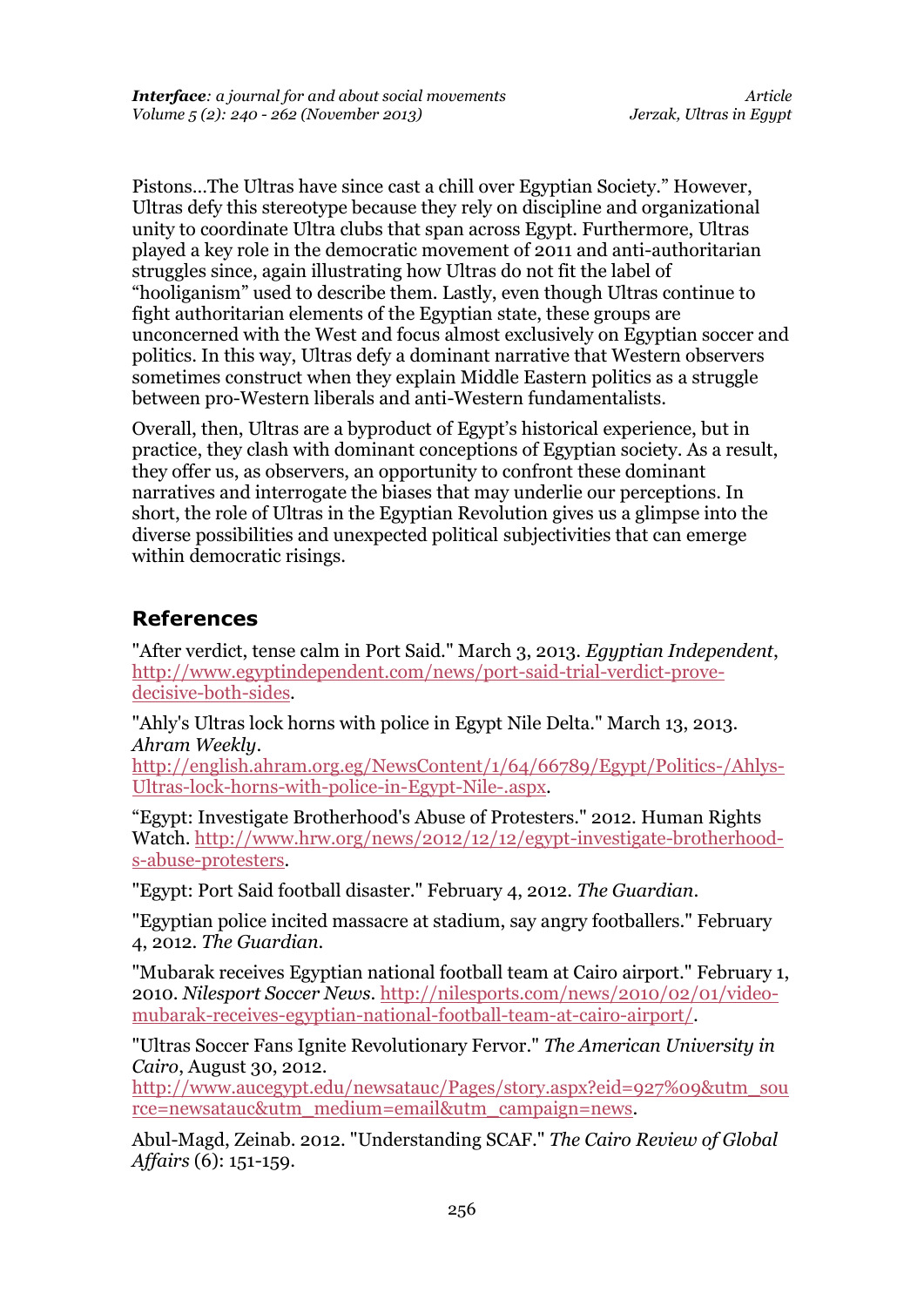[http://www.aucegypt.edu/GAPP/CairoReview/Pages/articleDetails.aspx?aid=2](http://www.aucegypt.edu/GAPP/CairoReview/Pages/articleDetails.aspx?aid=216) [16.](http://www.aucegypt.edu/GAPP/CairoReview/Pages/articleDetails.aspx?aid=216)

Abul-Magd, Zeinab. 2013. "Egypt's Mock Authoritarianism." Atlantic Council. [http://www.acus.org/egyptsource/egypt%E2%80%99s-mock-authoritarianism.](http://www.acus.org/egyptsource/egypt%E2%80%99s-mock-authoritarianism)

Aitamurto, Tanja. 2011. "How Social Media Is Keeping the Egyptian Revolution Alive." PBS. [http://www.pbs.org/mediashift/2011/09/how-social-media-is](http://www.pbs.org/mediashift/2011/09/how-social-media-is-keeping-the-egyptian-revolution-alive256.html)[keeping-the-egyptian-revolution-alive256.html.](http://www.pbs.org/mediashift/2011/09/how-social-media-is-keeping-the-egyptian-revolution-alive256.html)

Al-Youm, Masry. March 3, 2012. "Port Said Stadium official ordered to turn off the lights during clashes." *Egyptian Independent*.

[http://www.egyptindependent.com/news/port-said-stadium-official-ordered](http://www.egyptindependent.com/news/port-said-stadium-official-ordered-turn-lights-during-clashes)[turn-lights-during-clashes.](http://www.egyptindependent.com/news/port-said-stadium-official-ordered-turn-lights-during-clashes)

Amar, Paul. February 3, 2011. "Mubarak's phantom presidency." Al Jazeera. <http://www.aljazeera.com/indepth/opinion/2011/02/20112310511432916.html>

Beaumont, Peter. February 2, 2012. "Egypt's revolution turns ugly as Mubarak fights back." *The Guardian*.

Beshir, Mohamed G. "About Me." Gemyhood's Blog. [http://www.gemyhood.com/p/about-me.html.](http://www.gemyhood.com/p/about-me.html)

Bilal, Malika. November 29, 2011. "Egypt's 'Ultras' pitch in at Tahrir protest." Al Jazeera.

[http://www.aljazeera.com/indepth/features/2011/11/201111284912960586.ht](http://www.aljazeera.com/indepth/features/2011/11/201111284912960586.html) [ml](http://www.aljazeera.com/indepth/features/2011/11/201111284912960586.html)

Brown, Nathan. 2012. "Still Fighting the Last War? Egypt's Judges after the Revolution." Carnegie Endowment.

[http://carnegieendowment.org/2012/10/16/still-fighting-last-war-egypt-s](http://carnegieendowment.org/2012/10/16/still-fighting-last-war-egypt-s-judges-after-revolution/e1eo)[judges-after-revolution/e1eo.](http://carnegieendowment.org/2012/10/16/still-fighting-last-war-egypt-s-judges-after-revolution/e1eo)

Colla, Elliott, Daniel Gumbiner, and Diana Abouali (eds). 2012. *Now That We Have Tasted Hope: Voices from the Arab Spring*. San Francisco: McSweeney's.

Elgindy, Khaled. February 14, 2012. "Egypt Must Look Back before It Can Move Forward." *Brookings Insitute*.

[http://www.brookings.edu/research/opinions/2012/02/14-egypt-elgindy.](http://www.brookings.edu/research/opinions/2012/02/14-egypt-elgindy)

Dale, Tom. 2012. "Ultras Violence in Egypt." *VICE*. [http://www.vice.com/en\\_uk/read/ultra-violence-in-egypt-tom-dale.](http://www.vice.com/en_uk/read/ultra-violence-in-egypt-tom-dale)

Dorsey, James M. July 18, 2008. "The world's most violent derby: Al Ahly v Zamalek." *The Guardian*.

Dorsey, James M. April 3, 2011. "Zamalek Ultras Disrupt African Soccer Match in Stunning Display of Nihilism." *Bleacher Report*. [http://bleacherreport.com/articles/652979-zamalek-ultras-disrupt-african](http://bleacherreport.com/articles/652979-zamalek-ultras-disrupt-african-soccer-match-in-stunning-display-of-nihilism)[soccer-match-in-stunning-display-of-nihilism.](http://bleacherreport.com/articles/652979-zamalek-ultras-disrupt-african-soccer-match-in-stunning-display-of-nihilism)

Dorsey, James M. January 26, 2012 (a). "Soccer Fans Play Key Role in Egyptian Protests." *The Bleacher Report*. [http://bleacherreport.com/articles/585682](http://bleacherreport.com/articles/585682-soccer-fans-play-key-role-in-egyptian-protests) [soccer-fans-play-key-role-in-egyptian-protests.](http://bleacherreport.com/articles/585682-soccer-fans-play-key-role-in-egyptian-protests)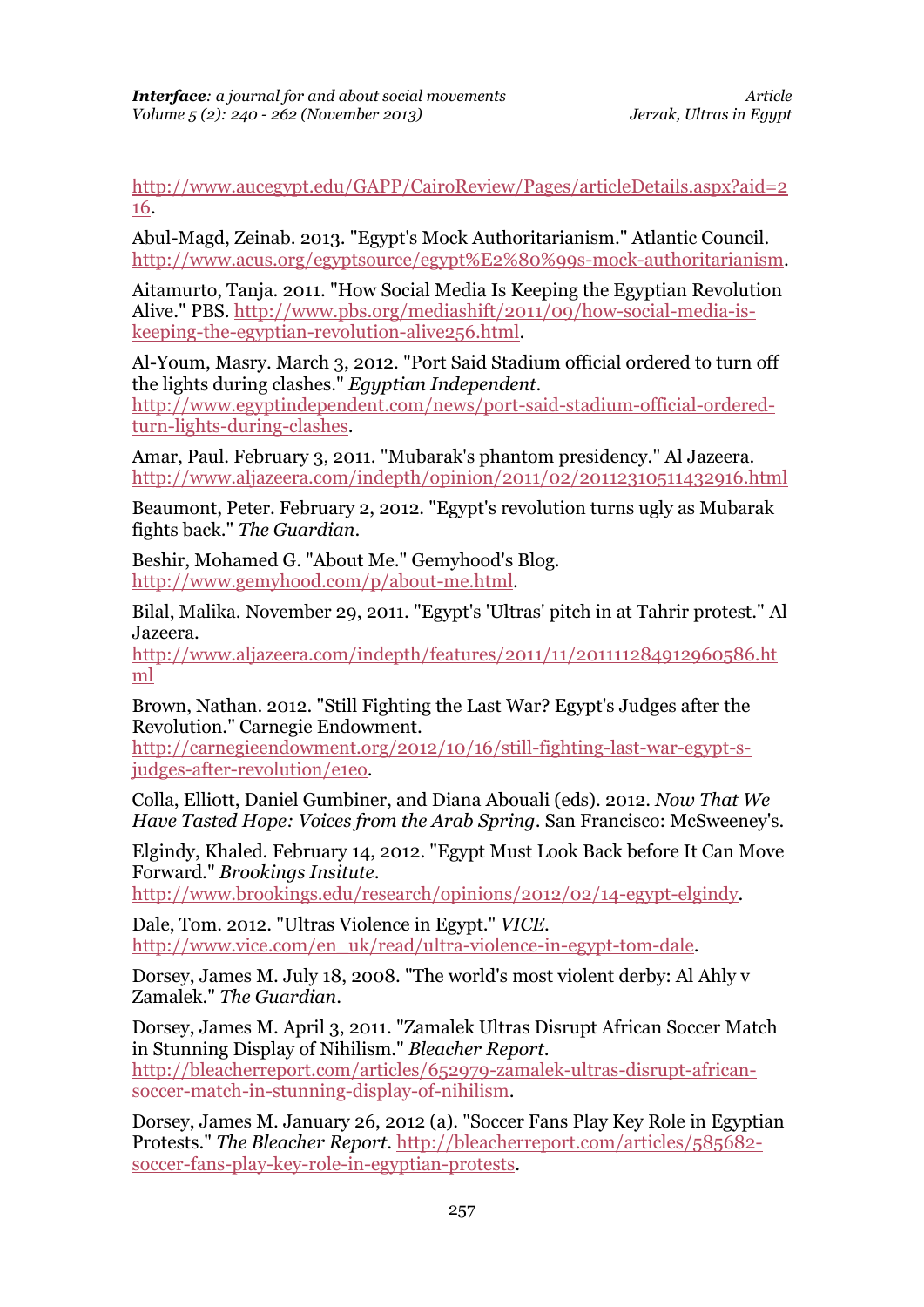Dorsey, James M. February 1, 2012 (b). "Ultra Violence." *Foreign Policy*. [http://www.foreignpolicy.com/articles/2012/02/01/ultra\\_violence.](http://www.foreignpolicy.com/articles/2012/02/01/ultra_violence)

Dorsey, James M. February 2, 2012 (c). "Egypt's Soccer Tragedy: Prelude to a Military Crackdown." *TIME*,

[http://www.time.com/time/world/article/0,8599,2105997,00.html.](http://www.time.com/time/world/article/0,8599,2105997,00.html)

Dorsey, James M. February 4, 2012 (d). "Deadly Egyptian riots go beyond football." *CNN*. [http://edition.cnn.com/2012/02/01/opinion/egypt-football](http://edition.cnn.com/2012/02/01/opinion/egypt-football-violence-montague/index.html)[violence-montague/index.html.](http://edition.cnn.com/2012/02/01/opinion/egypt-football-violence-montague/index.html)

Dorsey, James M. September 12, 2012 (e). "Egyptian Ultras Emerge as Powerful Political Force." *Huffington Post*. [http://www.huffingtonpost.com/james](http://www.huffingtonpost.com/james-dorsey/egypt-ultras_b_1870016.html)[dorsey/egypt-ultras\\_b\\_1870016.html.](http://www.huffingtonpost.com/james-dorsey/egypt-ultras_b_1870016.html)

Dorsey, James M. September 17, 2012 (f). "Arab protests: Ultras settle scores, Islamists score points." *Huffington Post*. [http://www.huffingtonpost.com/james-dorsey/middle-east](http://www.huffingtonpost.com/james-dorsey/middle-east-protests_b_1882719.html)[protests\\_b\\_1882719.html.](http://www.huffingtonpost.com/james-dorsey/middle-east-protests_b_1882719.html)

Dorsey, James M. October 13, 2012 (g). "Egypt: EFA To Improve Relations With Ultras Amid Mounting Clashes." *Eurasia Review*. [http://www.eurasiareview.com/13102012-egypt-efa-to-improve-relations-with](http://www.eurasiareview.com/13102012-egypt-efa-to-improve-relations-with-ultras-amid-mounting-clashes-analysis/)[ultras-amid-mounting-clashes-analysis/.](http://www.eurasiareview.com/13102012-egypt-efa-to-improve-relations-with-ultras-amid-mounting-clashes-analysis/)

Dorsey, James M. November 1, 2012 (h)."Ultras Force Indefinite Suspension of Egyptian Soccer League." *Huffington Post*. [http://www.huffingtonpost.com/james-dorsey/egyptian-soccer](http://www.huffingtonpost.com/james-dorsey/egyptian-soccer-ultras_b_1968921.html)[ultras\\_b\\_1968921.html.](http://www.huffingtonpost.com/james-dorsey/egyptian-soccer-ultras_b_1968921.html)

Dorsey, James M. November 24, 2012 (i)."Morsi Fails To Prevent Renewed Street Battles Between Egyptian Police And Ultras." *Eurasia Review*.

Dorsey, James M. April 10, 2013. "Egypt's banning of soccer fans from matches likely to boomerang." The Turbulent World of Middle East Soccer. [http://mideastsoccer.blogspot.com/2013/04/egypts-banning-of-soccer-fans](http://mideastsoccer.blogspot.com/2013/04/egypts-banning-of-soccer-fans-from.html)[from.html.](http://mideastsoccer.blogspot.com/2013/04/egypts-banning-of-soccer-fans-from.html)

Dubois, Laurent. February 2, 2012 (j). "Why SCAF Is To Blame." Duke University. [http://sites.duke.edu/wcwp/tag/port-said/.](http://sites.duke.edu/wcwp/tag/port-said/)

Dunmore, Tom. 2007. "First Person Ultra: Ultras Ahlawy, Egypt." Pitch Invasion. [http://pitchinvasion.net/blog/2007/11/27/first-person-ultra-ultras](http://pitchinvasion.net/blog/2007/11/27/first-person-ultra-ultras-ahlawy-egypt/)[ahlawy-egypt/.](http://pitchinvasion.net/blog/2007/11/27/first-person-ultra-ultras-ahlawy-egypt/)

Egypt State Information Service. N.d. "History of the Egyptian football game." [http://www.sis.gov.eg/En/Story.aspx?sid=1746.](http://www.sis.gov.eg/En/Story.aspx?sid=1746)

El-Amrani, Issandr. 2011. "Urgent: Egypt Has Shut Off the Internet." The Arabist. [http://arabist.net/blog/2011/1/28/urgent-egypt-has-shut-off-the](http://arabist.net/blog/2011/1/28/urgent-egypt-has-shut-off-the-internet.html)[internet.html](http://arabist.net/blog/2011/1/28/urgent-egypt-has-shut-off-the-internet.html)

El-Gundy, Zeinab, Mostafa Ali, and Osman El-Sharnoubi. November 23, 2012. "Thousands fill Tahrir on Friday to protest Morsi's new 'dictatorial powers'."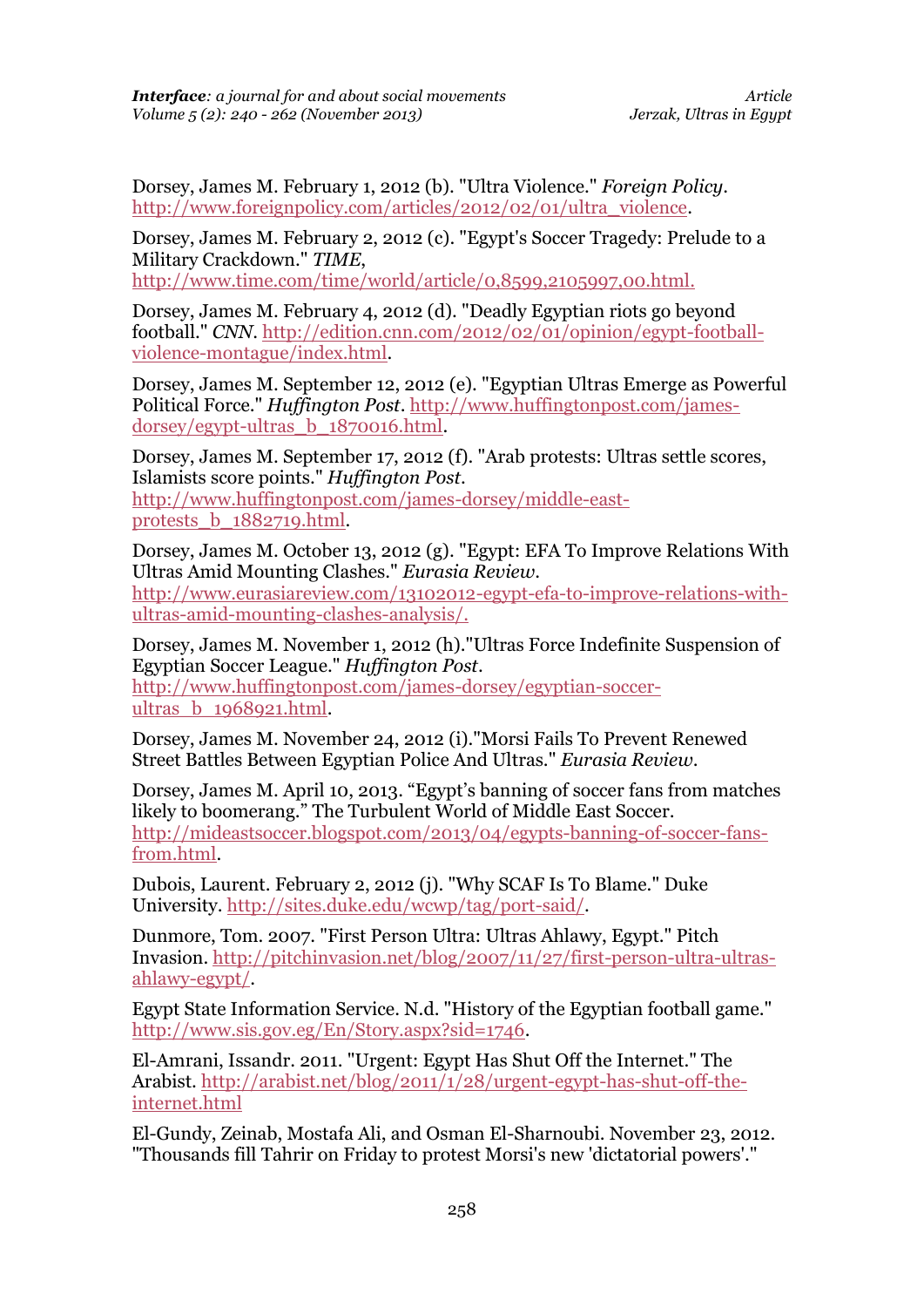### *Ahram Weekly*.

[http://english.ahram.org.eg/NewsContent/1/64/58994/Egypt/Politics-](http://english.ahram.org.eg/NewsContent/1/64/58994/Egypt/Politics-/Thousands-fill-Tahrir-on-Friday-to-protest-Morsis-.aspx) [/Thousands-fill-Tahrir-on-Friday-to-protest-Morsis-.aspx](http://english.ahram.org.eg/NewsContent/1/64/58994/Egypt/Politics-/Thousands-fill-Tahrir-on-Friday-to-protest-Morsis-.aspx)

El-Mahdi, Rabab, and Bahgat Korany (eds). 2012. *Arab Spring in Egypt: Revolution and Beyond*. Cairo: The American University in Cairo Press.

El-Nabawi, Maha. October 13, 2012. "Beyond football: The creative transformation of Egypt's ultras." *Egyptian Independent*. [http://www.egyptindependent.com/news/beyond-football-creative](http://www.egyptindependent.com/news/beyond-football-creative-transformation-egypt-s-ultras)[transformation-egypt-s-ultras.](http://www.egyptindependent.com/news/beyond-football-creative-transformation-egypt-s-ultras)

El-Sherif, Ashraf. February 5, 2012. "The Ultras' Politics of Fun Confront Tyranny." *Jadaliyya*. [http://www.jadaliyya.com/pages/index/4243/the-ultras](http://www.jadaliyya.com/pages/index/4243/the-ultras-politics-of-fun-confront-tyranny-)[politics-of-fun-confront-tyranny-](http://www.jadaliyya.com/pages/index/4243/the-ultras-politics-of-fun-confront-tyranny-)

El-Wardani, Mahmoud. December 25, 2011. "The Ultras and the Egyptian Revolution." *Jadaliyya*. [http://www.jadaliyya.com/pages/index/3759/the](http://www.jadaliyya.com/pages/index/3759/the-ultras-and-the-egyptian-revolution)[ultras-and-the-egyptian-revolution.](http://www.jadaliyya.com/pages/index/3759/the-ultras-and-the-egyptian-revolution)

El-Wardani, Mahmoud. February 4, 2012. "The Ultras and the Egyptian Revolution." *Al-Ahram Weekly*.

[http://english.ahram.org.eg/NewsContent/18/62/30170/Books/Review/The-](http://english.ahram.org.eg/NewsContent/18/62/30170/Books/Review/The-Ultras-and-the-Egyptian-Revolution.aspx)[Ultras-and-the-Egyptian-Revolution.aspx.](http://english.ahram.org.eg/NewsContent/18/62/30170/Books/Review/The-Ultras-and-the-Egyptian-Revolution.aspx)

Eleiba, Ahmed. March 15, 2013. "Muslim Brotherhood and Egypt's military: On collision course?" *Ahram Weekly.* 

[http://english.ahram.org.eg/NewsContent/1/64/66934/Egypt/Politics-](http://english.ahram.org.eg/NewsContent/1/64/66934/Egypt/Politics-/Muslim-Brotherhood-and-Egypts-military-On-collisio.aspx) [/Muslim-Brotherhood-and-Egypts-military-On-collisio.aspx.](http://english.ahram.org.eg/NewsContent/1/64/66934/Egypt/Politics-/Muslim-Brotherhood-and-Egypts-military-On-collisio.aspx)

Elgarnousy, Fouad. March 14, 2012. "Ultras Ahlawy call for march to urge swifter Port Said investigation." *Egyptian Independent*. [http://www.egyptindependent.com/news/ultras-ahlawy-call-march-urge](http://www.egyptindependent.com/news/ultras-ahlawy-call-march-urge-swifter-port-said-investigation)[swifter-port-said-investigation](http://www.egyptindependent.com/news/ultras-ahlawy-call-march-urge-swifter-port-said-investigation)

Fahmy, Khaled. February 1, 2012. "How Allies Can Help Egypt Get Back on Its Feet." *The New York Times*.

FIFA. N.d. "Al Ahly: Spirit of success." [http://www.fifa.com/classicfootball/clubs/club=1897032/index.html.](http://www.fifa.com/classicfootball/clubs/club=1897032/index.html)

Haji, Wad. N.d. "Bloody Wednesday At Tahrir." jinnWE. [http://jinnwe.com/quest.php?id=427.](http://jinnwe.com/quest.php?id=427)

Hamza, Youssef. February 20, 2012. "Egypt's Ultras have shown military rule the red card." *The National*. [http://www.thenational.ae/news/world/middle](http://www.thenational.ae/news/world/middle-east/egypts-ultras-have-shown-military-rule-the-red-card)[east/egypts-ultras-have-shown-military-rule-the-red-card.](http://www.thenational.ae/news/world/middle-east/egypts-ultras-have-shown-military-rule-the-red-card)

Hassan, Amro. April 9, 2010. "Foreign Ministry respond to U.S. criticism over protest arrests. *Los Angeles Times*.

Hendawi, Hamza. February 10, 2012."Egypt's angry soccer fans are deep into politics." *Arab News*. [http://www.arabnews.com/node/406149.](http://www.arabnews.com/node/406149)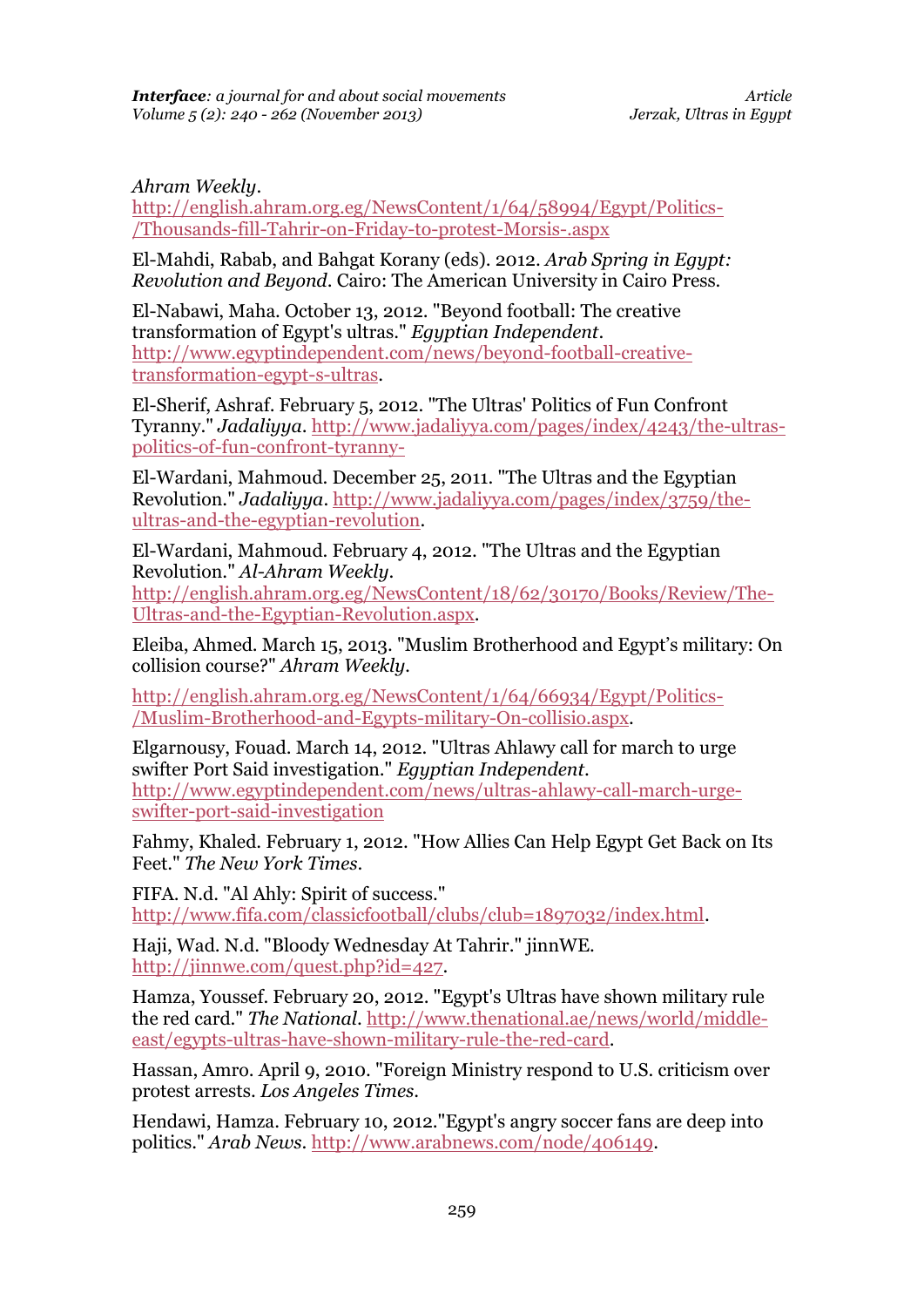Hope, Bradley. February 3, 2012. "'Egyptians would never ever kill each other over football'." *The National*. [http://www.thenational.ae/news/world/middle](http://www.thenational.ae/news/world/middle-east/egyptians-would-never-ever-kill-each-other-over-football)[east/egyptians-would-never-ever-kill-each-other-over-football.](http://www.thenational.ae/news/world/middle-east/egyptians-would-never-ever-kill-each-other-over-football)

Howard, Philip N., and Muzzammil M. Hussain. July 2011. "The Role of Digital Media." Journal of Democracy 22(3):34-48.

Ismail, Salwa. 2012. "The Egyptian Revolution against the Police." *Social Research: An International Quarterly* 79(2): 435-62.

Khaled, Mahmoud, Omar Halawa, Mohamed Adam. October 30, 2012. "Unresolved security, financial losses pose challenges to football." *Egyptian Independent*. [http://www.egyptindependent.com/news/unresolved-security](http://www.egyptindependent.com/news/unresolved-security-financial-losses-pose-challenges-football)[financial-losses-pose-challenges-football.](http://www.egyptindependent.com/news/unresolved-security-financial-losses-pose-challenges-football)Kirkpatrick, David D. December 9, 2012. "Opponents of Egypt's Leader Call for Boycott of Charter Vote." *The New York Times*.

Kuhn, Gabriel. 2011. *Soccer Vs. the State: Tackling Football and Radical Politics*. Oakland, CA: PM Press.

Lindsey, Ursula. "Ultras & the revolution." The Arabist. [http://www.arabist.net/blog/2011/9/10/ultras-the-revolution.html.](http://www.arabist.net/blog/2011/9/10/ultras-the-revolution.html)

Mackell, Austin. June 22, 2011. "The Egyptian army's mask has slipped." *The Guardian*.

Maher, Hatem. October 4, 2012. "Ultras relief as former NDP members pull out of Egyptian FA elections." *Egyptian Independent.* 

[http://english.ahram.org.eg/NewsContent/6/51/54745/Sports/Egyptian-](http://english.ahram.org.eg/NewsContent/6/51/54745/Sports/Egyptian-Football/Ultras-relief-as-former-NDP-members-pull-out-of-Eg.aspx)[Football/Ultras-relief-as-former-NDP-members-pull-out-of-Eg.aspx.](http://english.ahram.org.eg/NewsContent/6/51/54745/Sports/Egyptian-Football/Ultras-relief-as-former-NDP-members-pull-out-of-Eg.aspx)

Maktabi, Sama. February 2012. "Spirit of the Movement." *Al-Ahram Weekly*. [http://weekly.ahram.org.eg/2012/1082/sc3002.htm.](http://weekly.ahram.org.eg/2012/1082/sc3002.htm)

Mazhar, Inas. February 2009. "Ultras Invasion." *Al-Ahram Weekly*. [http://weekly.ahram.org.eg/2009/934/fr3.htm.](http://weekly.ahram.org.eg/2009/934/fr3.htm)

Messieh, Nancy, and Magdy Samaan. 2012. "Pervasive Use of Mubarak's Legislation to Control Egypt's Media." Atlantic Council. [http://www.acus.org/egyptsource/pervasive-use-mubaraks-legislation-control](http://www.acus.org/egyptsource/pervasive-use-mubaraks-legislation-control-egypts-media)[egypts-media.](http://www.acus.org/egyptsource/pervasive-use-mubaraks-legislation-control-egypts-media)

momentofinsurrection.wordpress.com. "Cyclones of Struggle: From Occupation to Intifada." [http://momentofinsurrection.wordpress.com/cyclones-of-struggle](http://momentofinsurrection.wordpress.com/cyclones-of-struggle-from-occupation-to-intifada/)[from-occupation-to-intifada/.](http://momentofinsurrection.wordpress.com/cyclones-of-struggle-from-occupation-to-intifada/)

Montague, James. June 29, 2011. "Egypt's revolutionary soccer ultras: How football fans toppled Mubarak." *CNN*.

[http://edition.cnn.com/2011/SPORT/football/06/29/football.ultras.zamalek.a](http://edition.cnn.com/2011/SPORT/football/06/29/football.ultras.zamalek.ahly/index.html) [hly/index.html.](http://edition.cnn.com/2011/SPORT/football/06/29/football.ultras.zamalek.ahly/index.html)

Montague, James. February 2, 2012 (a). "Egypt's politicised football hooligans." Al Jazeera.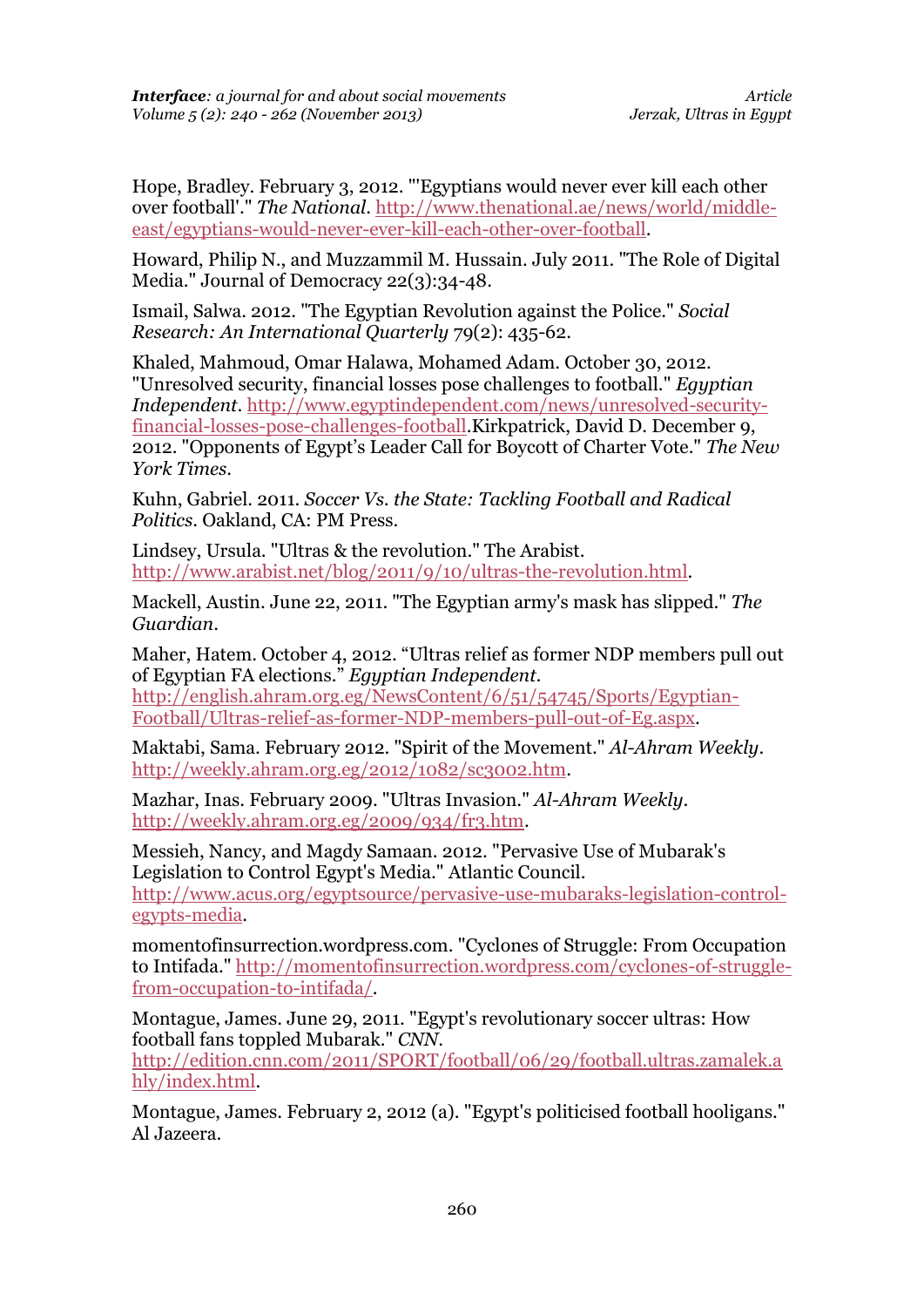[http://www.aljazeera.com/indepth/opinion/2012/02/20122215833232195.htm](http://www.aljazeera.com/indepth/opinion/2012/02/20122215833232195.html) [l.](http://www.aljazeera.com/indepth/opinion/2012/02/20122215833232195.html)

Montague, James. February 3, 2012 (b). "How Egypt's revolution descended into tragedy on night of violence in Port Said." *The Telegraph*. [http://www.telegraph.co.uk/sport/football/news/9058104/How-Egypts](http://www.telegraph.co.uk/sport/football/news/9058104/How-Egypts-revolution-descended-into-tragedy-on-night-of-violence-in-Port-Said.html)[revolution-descended-into-tragedy-on-night-of-violence-in-Port-Said.html.](http://www.telegraph.co.uk/sport/football/news/9058104/How-Egypts-revolution-descended-into-tragedy-on-night-of-violence-in-Port-Said.html)

Montague, James. November 6, 2012 (c). "Egyptian fan power: Ultras seek justice for Port Said deaths." *CNN*.

[http://edition.cnn.com/2012/11/02/sport/football/football-egypt-ahly](http://edition.cnn.com/2012/11/02/sport/football/football-egypt-ahly-ultras/index.html)[ultras/index.html.](http://edition.cnn.com/2012/11/02/sport/football/football-egypt-ahly-ultras/index.html) 

Mustafa, Ari. March 1, 2013. "The 'Ultras and the Egyptian Revolution - An Interview." Left Hook. [http://lefthookjournal.wordpress.com/2013/03/01/the](http://lefthookjournal.wordpress.com/2013/03/01/the-ultras-and-the-egyptian-revolution-an-interview-with-ali-mustafa/)[ultras-and-the-egyptian-revolution-an-interview-with-ali-mustafa/](http://lefthookjournal.wordpress.com/2013/03/01/the-ultras-and-the-egyptian-revolution-an-interview-with-ali-mustafa/)

Parker, Ned. November 3, 2012. "Violent soccer youths cast chill." *Los Angeles Times*. [http://www.latimes.com/news/nationworld/world/la-fg-egypt-ultras-](http://www.latimes.com/news/nationworld/world/la-fg-egypt-ultras-20121104,0,718729.story)[20121104,0,718729.story.](http://www.latimes.com/news/nationworld/world/la-fg-egypt-ultras-20121104,0,718729.story)

Panja, Tariq, and Tarek El-Tablawy. July 24, 2012. "Egypt's Olympic Soccer Team Emerges From Violence to Play Brazil." *Bloomberg Businessweek*.

Perkins, Andrea M. "Mubarak's machine: The durability of the authoritarian regime in Egypt." *University of South Florida Scholar Commons* (June 1, 2010).

Tarek, Sherif. January 16, 2012. "Egypt's Ultras Politically involved but not politically driven, yet." *Ahram Weekly*.

[http://english.ahram.org.eg/NewsContent/1/64/31904/Egypt/Politics-](http://english.ahram.org.eg/NewsContent/1/64/31904/Egypt/Politics-/Egypt%E2%80%99s-Ultras-Politically-involved-but-not-politi.aspx) [/Egypt%E2%80%99s-Ultras-Politically-involved-but-not-politi.aspx.](http://english.ahram.org.eg/NewsContent/1/64/31904/Egypt/Politics-/Egypt%E2%80%99s-Ultras-Politically-involved-but-not-politi.aspx)

The Ahly Club - Official Website. [http://jinnwe.com/quest.php?id=427.](http://jinnwe.com/quest.php?id=427)

Totah, Faedah M. 2012. "Ultras Uprising or Boys Just Wanna Have Fun?" *Anthropology News*. [http://www.anthropology](http://www.anthropology-news.org/index.php/2012/06/08/ultras-uprising-or-boys-just-wanna-have-fun/)[news.org/index.php/2012/06/08/ultras-uprising-or-boys-just-wanna-have](http://www.anthropology-news.org/index.php/2012/06/08/ultras-uprising-or-boys-just-wanna-have-fun/)[fun/.](http://www.anthropology-news.org/index.php/2012/06/08/ultras-uprising-or-boys-just-wanna-have-fun/)

Ratashak, Chad. 2012. "Soccer: Battleground Against Authoritarianism." Strategic Social. [http://www.strategicsocial.com/soccer-battleground-against](http://www.strategicsocial.com/soccer-battleground-against-authoritarianism/)[authoritarianism/.](http://www.strategicsocial.com/soccer-battleground-against-authoritarianism/)

Revkin, Mara. February 2, 2012. "74 Killed in Deadly Soccer Riot." *Atlantic Council: Egypt Source*. [http://www.acus.org/egyptsource/top-news-74-killed](http://www.acus.org/egyptsource/top-news-74-killed-deadly-soccer-riot)[deadly-soccer-riot.](http://www.acus.org/egyptsource/top-news-74-killed-deadly-soccer-riot)

Saied, Ahmad, and Sherif Hassan. 2007. "Ultras Paint Colorful Picture for Egyptian Football, Reject Violence." FilGoal. [http://filgoal.com/english/News.aspx?NewsID=36080.](http://filgoal.com/english/News.aspx?NewsID=36080)

Shawky, Amany Aly. February 2, 2012."'The Ultras Book': Ethnography of an unusual crowd." *Egyptian Independent*. [www.egyptindependent.com/news/'](http://www.egyptindependent.com/news/) ultras-book'[-ethnography-unusual-crowd.](http://www.egyptindependent.com/news/)